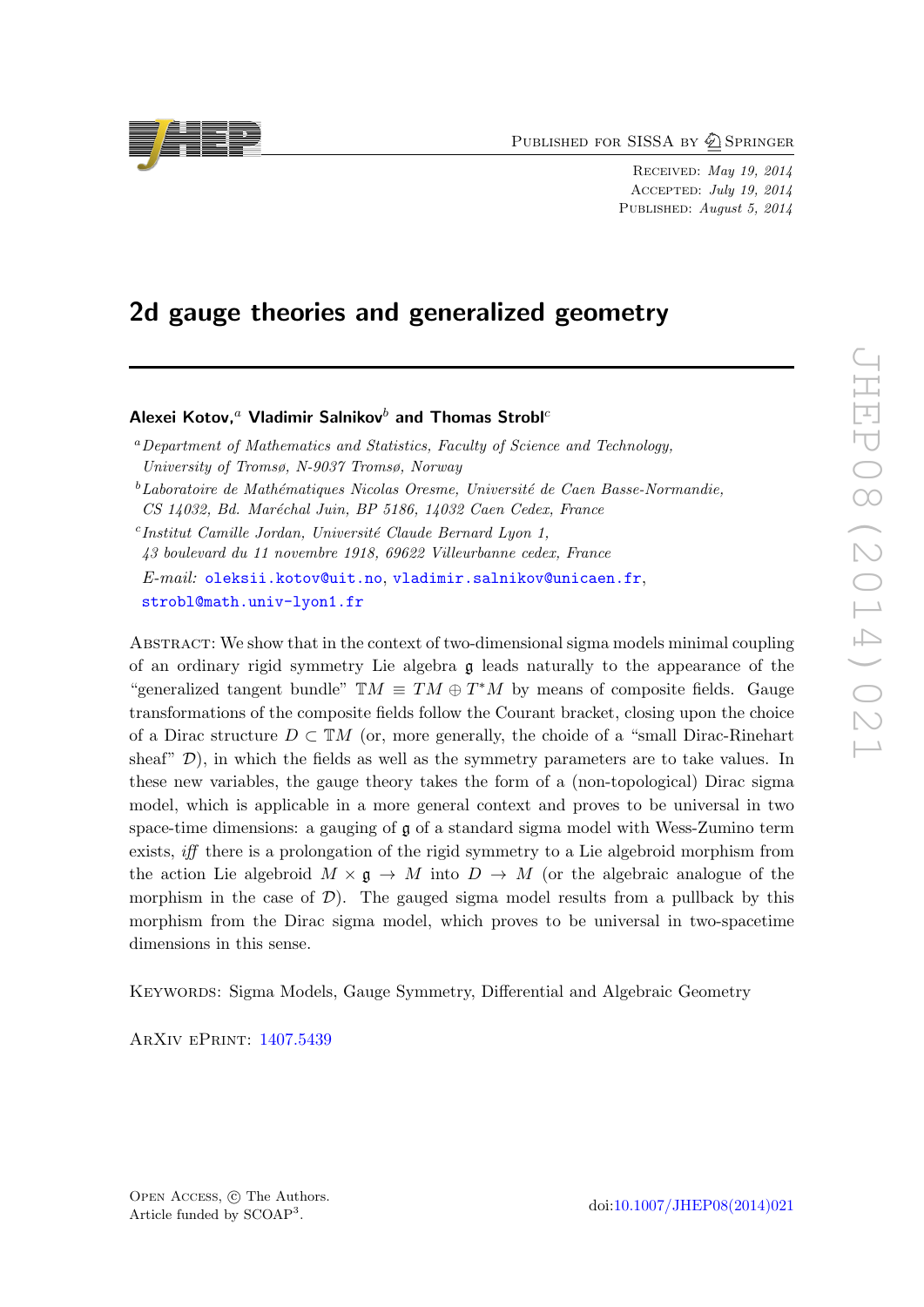## Contents

| 1 Introduction                                             |                |
|------------------------------------------------------------|----------------|
| 2 Action functionals with rigid symmetries                 | $\overline{4}$ |
| 3 Standard methods of gauging and composite fields         | $\bf{5}$       |
| 4 Generalized geometry and Lie algebroid morphisms         | 6              |
| 5 Gauge transformations and the Courant bracket            | 10             |
| 6 Conclusion and outlook                                   | 16             |
| A Dirac-Rinehart sheaves and extension to Dirac structures | 19             |

## <span id="page-1-0"></span>1 Introduction

The Dirac sigma model (DSM) [\[1\]](#page-20-0) was originally constructed so as to jointly generalize the Poisson sigma model [\[2\]](#page-20-1) and the G/G Wess-Zumino-Novikov-Witten (WZNW) model [\[4,](#page-20-2) [5\]](#page-20-3), both of which are two-dimensional gauge theories with no physical degrees of freedom, socalled topological sigma models. As we will see, however, there exists also a non-topological version of this sigma model, e.g. in generalization of the G/H WZNW model. In fact, this generalization goes much further than one may think: it encompasses all gauged standard sigma models with Wess-Zumino term in two dimensions. Here we consider at this stage only standard gauging, starting with a rigid symmetry group  $G$  of an ungauged theory. In the presence of a Wess-Zumino term such a gauging does not always exist, but if it exists, the resulting functional is encompassed by the formalism. Non-standard gauge theories, as discovered recently in [\[6\]](#page-20-4), will be addressed in their two-dimensional form and also related to the DSM in a separate work.

Standard gauging introduces Lie algebra valued 1-forms  $A^a e_a \in \Omega^1(\Sigma, \mathfrak{g})$ . The same Lie algebra is acting on the target space M of the sigma model,  $e_a \mapsto v_a \in \Gamma(TM)$ . Composition thus provides a 1-form on the two-dimensional space-time  $\Sigma$  with values in the vector fields over  $M, V = v_a A^a$ . More precisely, if the map  $X: \Sigma \to M$  corresponds to the (scalar) fields from the ungauged theory, one obtains a gauge field  $V \in \Omega^1(\Sigma, X^*TM)$ . In  $d = 2$  it is near at hand to amend a standard sigma model, which needs a metric q on the target M for its definition, with (the X-pullback of) a 2-form B on M or, more generally and permitting Wess-Zumino terms, a closed 3-form  $H \in \Omega^3_{cl}(M)$ . Rigid invariance of B or H with respect to g implies the existence of a map from g into the 1-forms on  $M$ ,  $e_a \mapsto \alpha_a \in$  $\Gamma(T^*M)$ . Again, by composition we obtain a gauge field  $A = \alpha_a A^a \in \Omega^1(\Sigma, X^*T^*M)$ , or, if we consider both of them as belonging together, a gauge field  $\mathcal{A} = V \oplus A \in \Omega^1(\Sigma, X^* \mathbb{T}M)$ .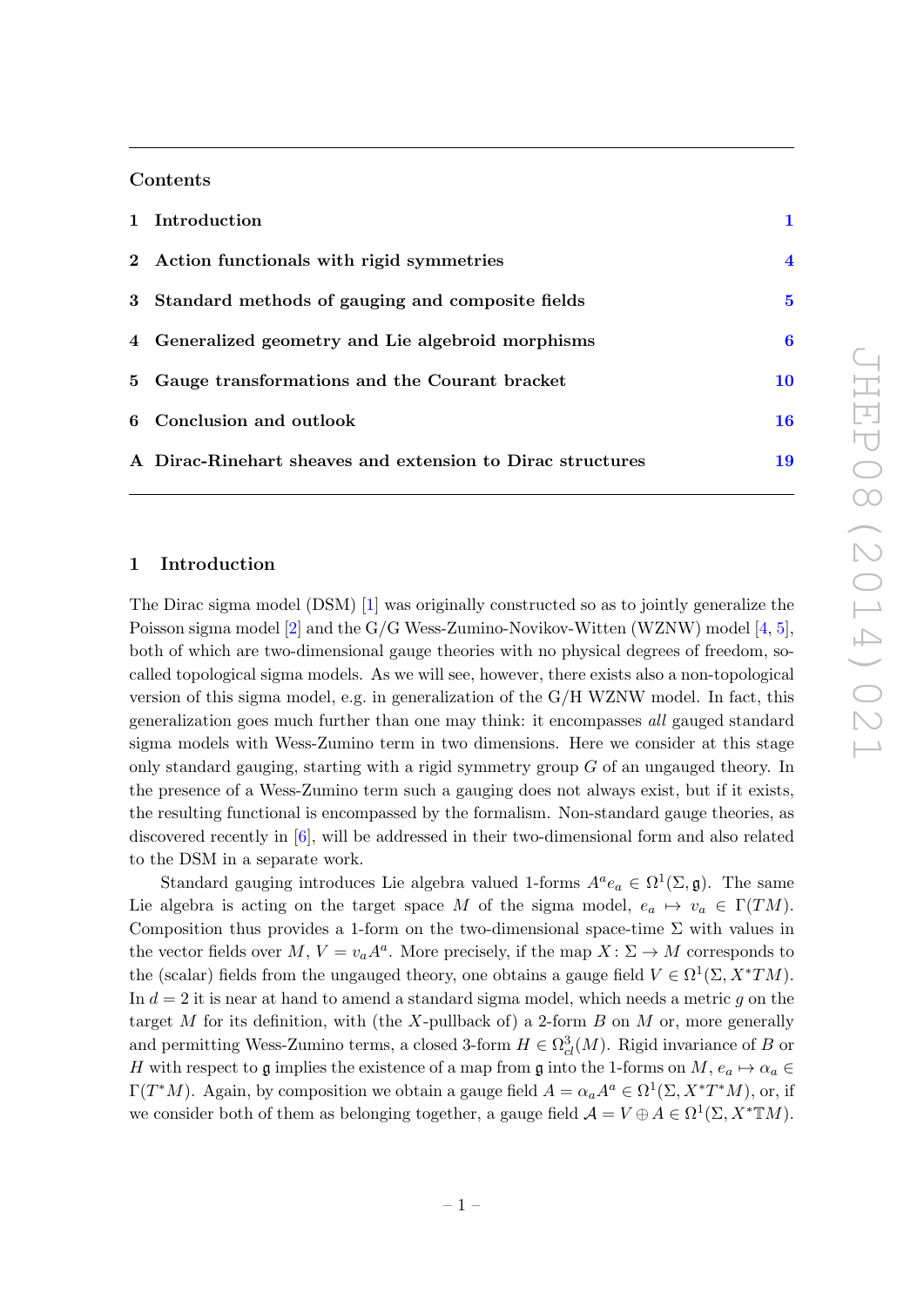Here  $TM = TM \oplus T^*M$  is the vector bundle sum of the tangent and the cotangent bundle, which sometimes is called the "generalized tangent bundle". Given an  $H$  as above, it carries naturally the structure of a so-called  $(H$ -twisted) standard Courant algebroid, a notion that we will recall in the main text. Among others, this bundle is equipped with a canonical scalar product  $\langle \cdot, \cdot \rangle$  and natural bracket  $[\cdot, \cdot]$ , the Courant-Dorfmann bracket, on its sections. We will show that these structures appear in the gauge transformations of  $A$ as induced from those of the standard gauge fields.

The fields A and V are not indendent from one another. In particular, they turn out to always take values in a Dirac structure.<sup>[1](#page-2-0)</sup> This is a subbundle of  $TM \oplus T^*M$ which is maximally isotropic with respect to  $\langle \cdot, \cdot \rangle$  and closed with respect to the bracket,  $[\Gamma(D), \Gamma(D)] \subset \Gamma(D)$ . Moreover, in terms of the new variables—X together with the composite field  $A$  —the gauged sigma model takes somewhat surprisingly precisely the form of the Dirac sigma model. If the fields  $V \oplus A$  sweep out all of D, as considered in the original work [\[1\]](#page-20-0) on the DSM, the model is topological. However, in general, it is not necessary to require this, which then permits the model to carry physical degrees of freedom.

The present paper is in some sense the Lagrangian counterpart of the paper [\[7\]](#page-20-5) relating current algebras of two-dimensional sigma models in their Hamiltonian formulation to Courant algebroids. In particular, the Poisson bracket of symmetry generating currents  $J_{\psi}[\varphi]$  of a variety of two-dimensional models reflects a similar behavior as the one mentioned above. More precisely, it was found that they follow the algebra

<span id="page-2-1"></span>
$$
\{J_{\psi}[\varphi], J_{\bar{\psi}}[\bar{\varphi}]\} = J_{[\psi,\bar{\psi}]}[\varphi\bar{\varphi}] - F_{\langle\psi,\bar{\psi}\rangle}[\mathrm{d}_{S^1}(\varphi)\bar{\varphi}], \tag{1.1}
$$

where the scalar product and bracket in the twisted standard Courant algebroid are noted as before;  $\psi, \bar{\psi}$  are sections in  $\mathbb{T}M$ ,  $\varphi, \bar{\varphi}$  test functions over  $S^1$ , in combination they parametrize the currents J. F on the r.h.s. is easy to explain,  $F_f[\mu] \equiv \oint_{S^1}(X^*f) \mu$  (for any  $f \in C^{\infty}(M)$ and  $\mu \in \Omega^1(S^1)$ ). The currents  $J_{\psi}[\varphi]$  are slightly more intricate to define, but can be regarded upon as follows:  $J_{\psi}[\varphi] = \oint_{S^1} \varphi X^* \langle \psi, \mathcal{P} \rangle$ , where  $\mathcal{P} = d_{S^1} X \oplus p \in \Omega^1(S^1, X^* \mathbb{T}M)$ , with p being the canonical momentum 1-form conjugate to the "closed string"  $X: S^1 \to M$ .

Clearly, if the functions (currents)  $J_{\psi}[\varphi]$  are to generate some symmetries on the phase space  $T^*LM$ , where  $LM = \{X : S^1 \to M\}$  denotes the loop space, for some subset of sections  $\psi \in \Gamma(TM)$ , on the right-hand-side of Equation [\(1.1\)](#page-2-1) the anomalous F-terms must vanish and the J-terms have to be parametrized by a section in the chosen subset. This is in particular the case if one wants to use them for gauging, corresponding to (first class) constraints on the Hamiltonian level. Evidently in the case of maximality, this implies that necessarily the subset of admissible sections  $\psi$  have to lie inside a Dirac structure  $D \subset \mathbb{T}M$ . In any case, they have to define an involutive and isotropic subset of sections in  $TM$ , the sheaf of which we call a Dirac-Rinehart sheaf (cf. appendix A).

In the present paper instead of loops we have maps from an oriented 2-surface to the target manifold  $M, X \colon \Sigma \to M$ . Instead of the phase space variables, we will consider  $\mathcal{A}_{\Phi} := \langle X^*\Phi, \mathcal{A} \rangle$  here, where  $\Phi \in \Gamma(TM)$ , to study the gauge transformations. Clearly,

<span id="page-2-0"></span><sup>1</sup>This picture is "essentially correct", but needs some refinement, cf. in particular appendix A.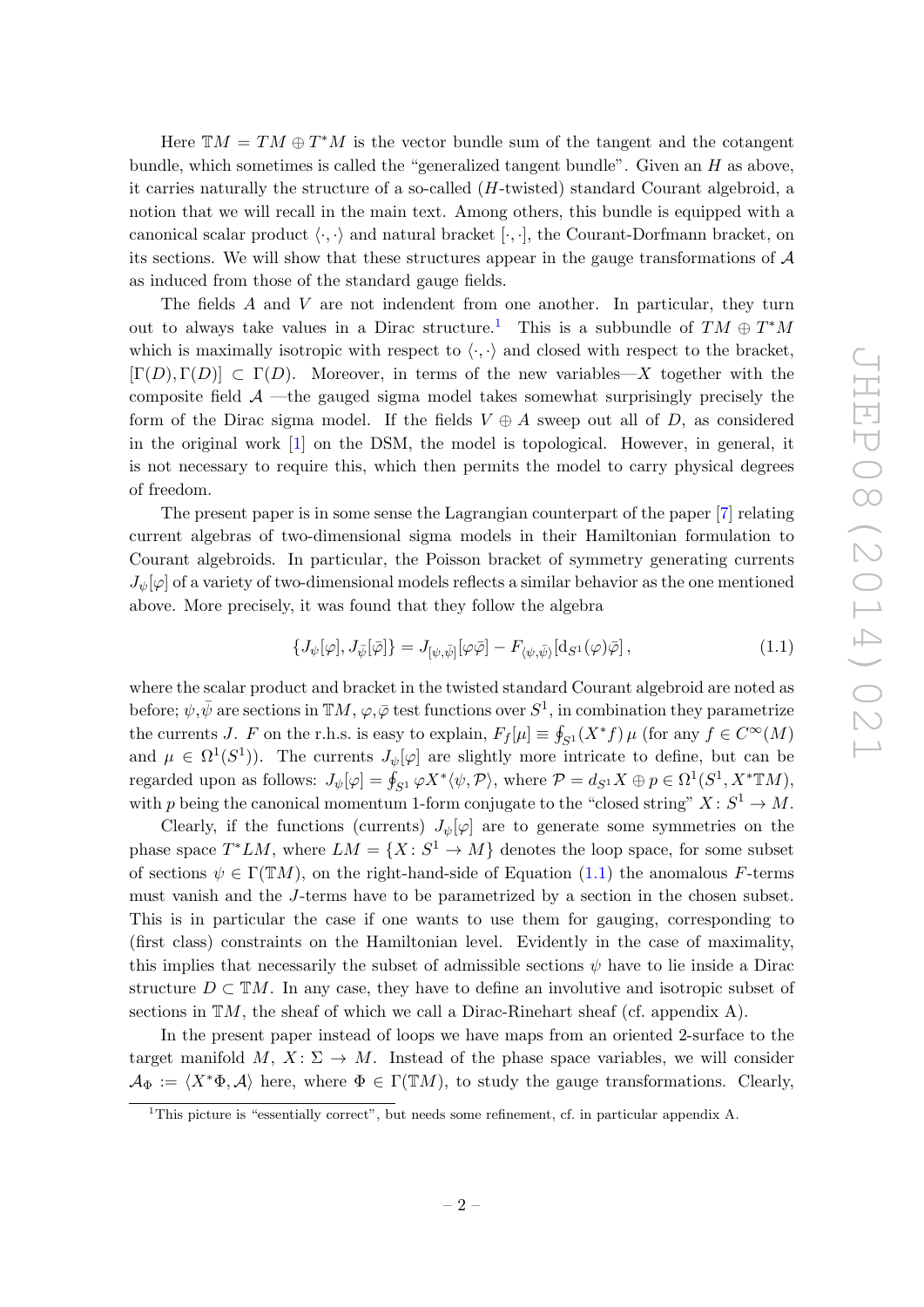knowing the transformation behavior of  $\mathcal{A}_{\Phi}$ , one can reconstruct the one of X and the gauge fields  $(V, A, \text{ and } A^a)$ . Similar to the currents above, we will parametrize gauge transformations by sections  $\psi$  in TM and test functions  $\varphi \in C^{\infty}(\Sigma)$ . One then finds

<span id="page-3-0"></span>
$$
\delta_{(\psi,\varphi)}\mathcal{A}_{\Phi} = X^* \langle \psi, \Phi \rangle \, d_{\Sigma} \varphi + \mathcal{A}_{[\psi,\Phi]} \varphi. \tag{1.2}
$$

This will be obtained in the special case of *ordinary* gauge symmetries on the composite fields, in which case sections  $\psi$  (as well as  $V \oplus A$ ) take values in involutive, isotropic subspaces  $\mathcal{D}$ . But one can also postulate the transformations [\(1.2\)](#page-3-0) more generally. Calculating the commutator of such gauge transformations in this more general setting, one finds

<span id="page-3-1"></span>
$$
[\delta_{(\psi,\varphi)}, \delta_{(\bar{\psi},\bar{\varphi})}] \mathcal{A}_{\Phi} = \delta_{([\psi,\bar{\psi}],\varphi\bar{\varphi})} \mathcal{A}_{\Phi} - X^* \langle 0 \oplus d\langle \psi,\bar{\psi} \rangle, \Phi \rangle d_{\Sigma}(\varphi)\bar{\varphi}.
$$
 (1.3)

Thus, if one wants the transformations [\(1.2\)](#page-3-0) to close for any choice of test functions  $\varphi$  and a subset of sections  $\psi \in \Gamma(TM)$ , one needs the sections to take values in some Dirac structure  $D \subset \mathbb{T}M$  (or at least inside some  $\mathcal{D}$ ) by the same argument as above for the currents.

For those symmetries that are obtained from the gauging of a rigid symmetry, this is always satisfied: there exists a bracket preserving map  $\mu$  from  $M \times \mathfrak{g}$  into that D where the composite gauge field A takes values in. In more technical terms, this map  $\mu$  is a Lie algebroid morphism (a Dirac structure turns out to carry the structure of a Lie algebroid). Any standard sigma model with Wess-Zumino term which has been gauged can be obtained from the DSM by the pullback of such a morphism  $\mu$ . Note also that this can include cases where dim  $\mathfrak{g} > \dim M$ . In the most extreme case, when one regards a limit where the metric of the sigma model is turned to vanish and only the Wess-Zumino term  $H$  remains, this group can be even infinite dimensional, while its gauging by means of the composite fields leads to the finite number of gauge fields only. This was illustrated in detail in [\[8\]](#page-20-6) also.

The Dirac sigma model as well as its special case the Poisson sigma model (PSM) are classical examples for gauge theories with so-called open algebras. This seems to contradict the role of the DSM as a universal model for any ordinary gauged sigma model, where the symmetries follow the structural Lie algebra  $\mathfrak g$  and are certainly closed. We will resolve this apparent paradox in the main part of the paper. For example, in the case of the PSM, the main lesson is that in contrast to the conventional use of elements in the pullback bundle  $\varepsilon \in \Gamma(X^*T^*M)$  to parametrize the symmetries, which then corresponds to a collection of dim M functions  $\varphi \in C^{\infty}(\Sigma)$ , one should parametrize them as above, that is by elements in the tensor product  $C^{\infty}(\Sigma) \otimes \Gamma(\mathbb{T}M)$ . It is the non-trivial dependence on the second factor that closes the algebra, in accordance with the previous observations [\[9\]](#page-20-7).

The structure of the paper is as follows: we first recall the setting of rigid symmetries in the context of 2d standard sigma models with Wess-Zumino term. We then show that minimal coupling, applied to the simplest type of actions in this family where the Wess-Zumino term is local and strictly invariant, leads to the correct form of the Dirac sigma model upon introduction of the above-mentioned composite fields  $V$  and  $A$ . In section 4 we recall some basic notions of the Courant algebroid  $\mathbb{T}M$  and its Dirac structures and show how to obtain any gauged sigma model with WZ-term from the DSM by means of a pullback. In section 5 we address the gauge symmetries, arriving at the formulas  $(1.2)$  and  $(1.3)$  an-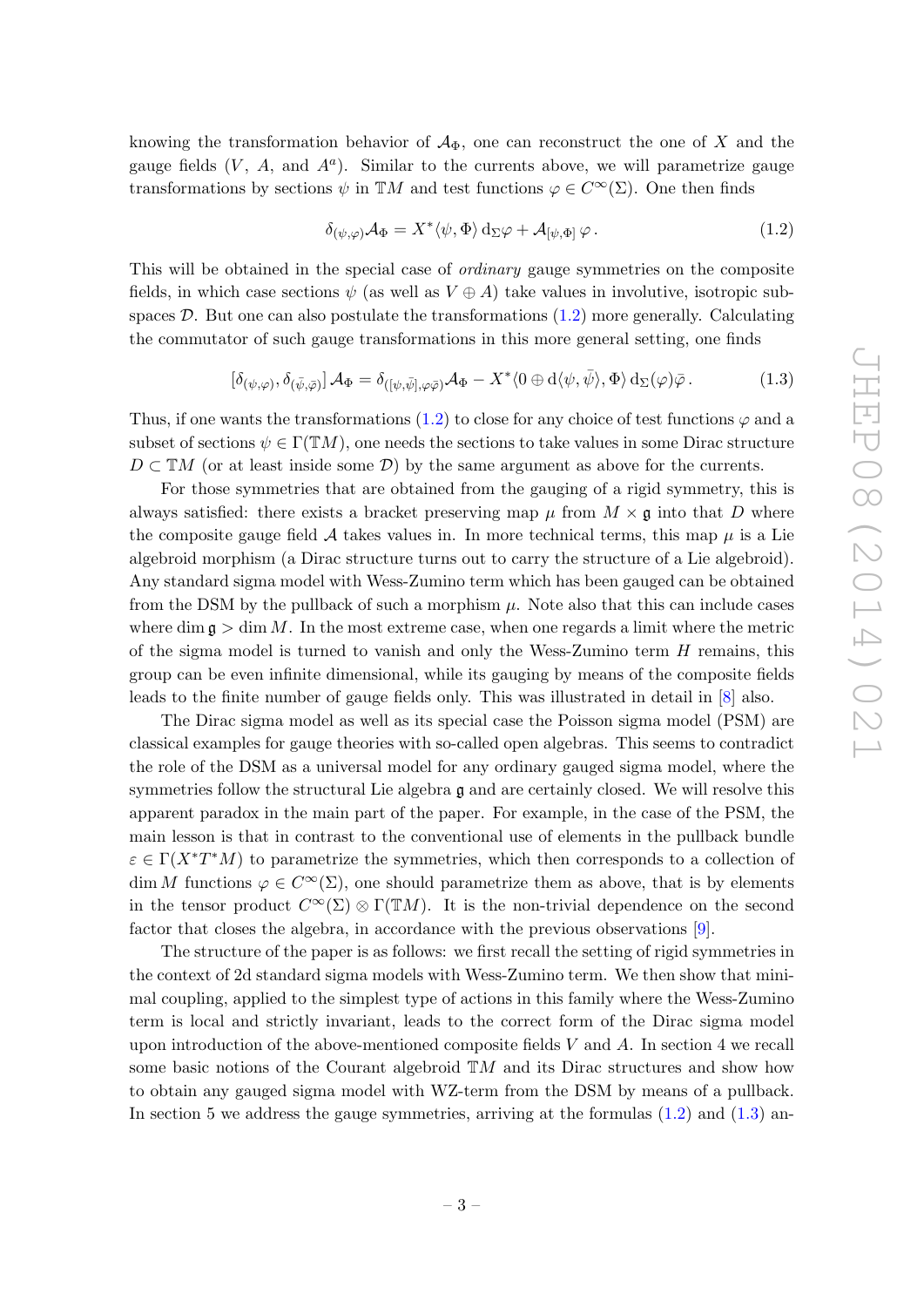ticipated already above. In a final section we present our conclusions as well as an outlook on follow-up research. Appendix A contains a mathematical, technical refinement.

## <span id="page-4-0"></span>2 Action functionals with rigid symmetries

The standard sigma model in defined as a functional of smooth maps  $X: \Sigma \to M$  where  $(\Sigma, h)$  is some oriented Lorentzian signature pseudo-Riemannian d-manifold and  $(M, q)$  is a Riemannian or pseudo-Riemannian  $n$ -manifold. The action functional is then given by

<span id="page-4-4"></span>
$$
S_g[X] = \int_{\Sigma} \frac{1}{2} g_{ij}(X) dX^i \wedge *dX^j \equiv \int_{\Sigma} \partial_{\mu} X^i \partial_{\nu} X^j h^{\mu\nu} g_{ij}(X) \sqrt{|\det(h)|} d^d\sigma.
$$
 (2.1)

In this paper we consider  $d = 2$ . We then can extend the above action by adding the pullback of a 2-form  $B$  on  $M$  assumed to be part of the given data on the target:

<span id="page-4-1"></span>
$$
S[X] = \int_{\Sigma} \frac{1}{2} g_{ij}(X) dX^i \wedge *dX^j + \int_{\Sigma} X^* B.
$$
 (2.2)

Let us suppose that the metric  $q$  has a nontrivial isometry group  $G$ , which infinitesimally implies

<span id="page-4-3"></span>
$$
\mathcal{L}_v g = 0, \tag{2.3}
$$

valid for the vector fields  $v = \rho(\xi)$  on M corresponding to arbitrary elements  $\xi \in \mathfrak{g} =$  $Lie(G)$ ,  $\rho$  denoting the representation of g on M induced by the G-action. If in addition B is G-invariant up to a "total divergence", i.e. if there exist  $(d-1)$ -forms  $\beta$  for any v such that

<span id="page-4-5"></span>
$$
\mathcal{L}_v B = d\beta \,,\tag{2.4}
$$

the action  $(2.2)$  becomes invariant under the rigid symmetry group G. In formulas this implies that for any such a vector field  $v$  on  $M$ , an infinitesimal change of the fields induced by  $\delta X^i := X^* v^i$  leaves the action [\(2.2\)](#page-4-1) invariant (up to a boundary term  $\int_{\partial \Sigma} X^* \beta$ , that is usually considered irrelevant at this point).

More generally, the B-contribution in [\(2.2\)](#page-4-1) can be replaced by a Wess-Zumino term

<span id="page-4-6"></span>
$$
S_{WZ} = \int_{\tilde{\Sigma}} \tilde{X}^* H,\tag{2.5}
$$

the invariance condition  $(2.6)$  being generalized to

<span id="page-4-2"></span>
$$
\iota_v H = \mathrm{d}\alpha \,. \tag{2.6}
$$

For  $H = dB$  and  $\alpha = \beta - \iota_v B$  this reproduces the previous situation (the boundary of  $\tilde{\Sigma}$  is assumed to be  $\Sigma$  and  $\tilde{X}$  restricts to X on the boundary by assumption), but the variational problem is well-defined also more generally for  $H$  a closed  $d + 1$ -form. While gauging the rigid symmetry group G of  $(2.2)$  in the case of vanishing  $\beta$  is effected by minimal coupling (reviewed below), in the presence of a Wess-Zumino term it is in general even obstructed  $[10-12]$ : only if H permits an equivariantly closed extension, the sigma model with Wess-Zumino term can be gauged. We will come back to this issue below.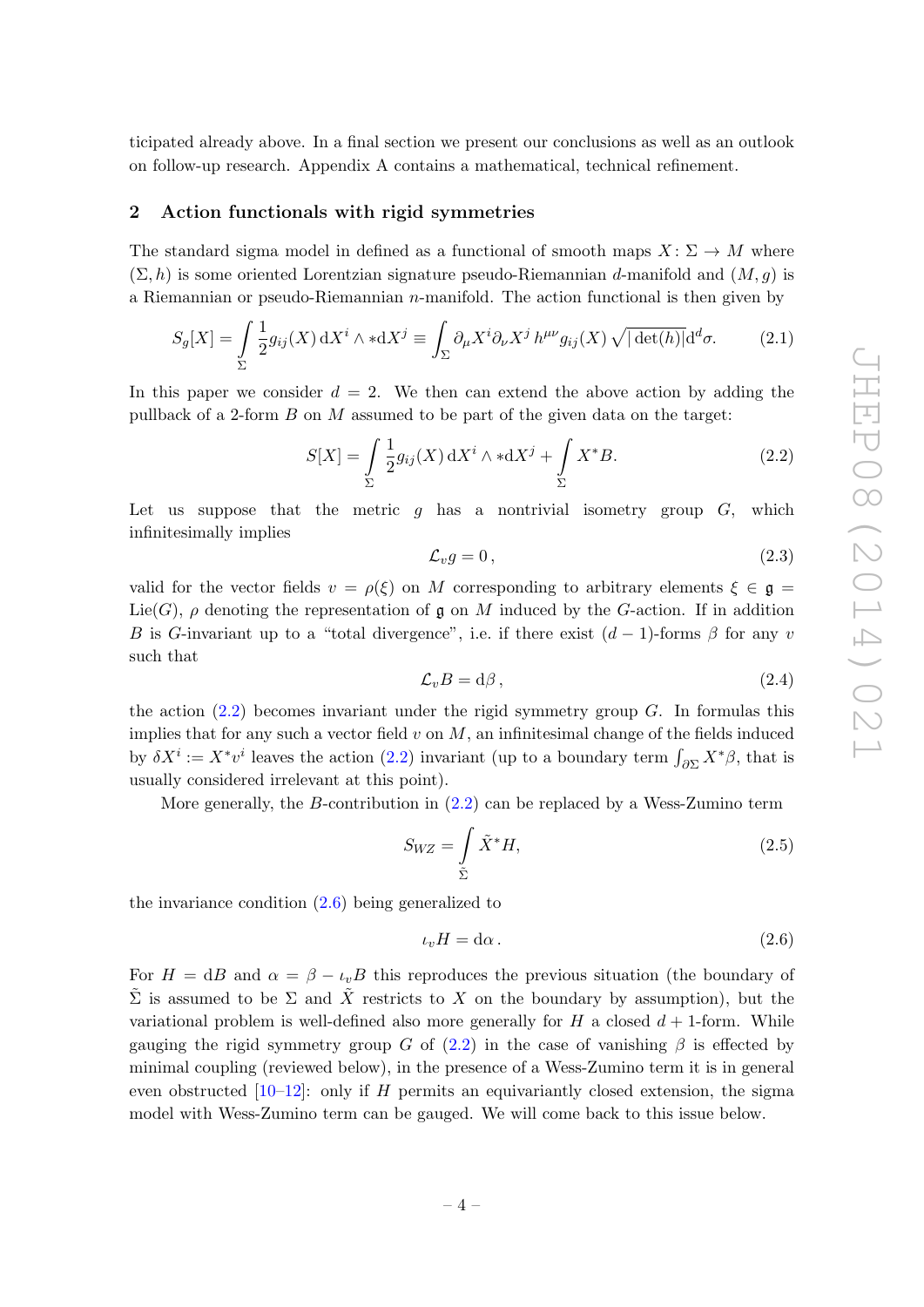## <span id="page-5-0"></span>3 Standard methods of gauging and composite fields

The kinetic term in  $(2.2)$  does not pose any problem in gauging. With  $(2.3)$  being satisfied, its rigid G-symmetry is lifted to a local one,  $\mathcal{G} \equiv \text{Maps}(\Sigma, G)$ , merely by minimal coupling: this is effected by introducing Lie algebra valued 1-forms  $A \equiv A^a e_a \in \Omega^1(\Sigma, \mathfrak{g}), e_a$ denoting a basis of  $\mathfrak{g}$ , and replacing  $dX^i$  everywhere within the functional by the covariant derivative  $D_A X^i \equiv dX^i + v_a^i(X) A^a$ , where  $i = 1, ..., n$  and  $v_a := \rho(e_a) \equiv \rho_a^i(X) \partial_i$  for  $a = 1, \ldots$ , dim g. Thus, the gauging of  $(2.1)$  is effected by

$$
S_{kin}[X^i, A^a] := \int_{\Sigma} \frac{1}{2} g_{ij}(X) D_A X^i \wedge * D_A X^j.
$$
 (3.1)

Let us next focus on the Wess-Zumino term, generalizing the B-contribution of  $(2.2)$ . As mentioned, minimal coupling does not work in this case in general (for example, it would produce a triple A contribution, which would not reduce to a two-dimensional boundary term even after variation). However, as often with Wess-Zumino terms, the general construction can be obtained from the special case  $H = dB$  upon eliminating all terms that contain  $B$  explicitely. To apply minimal coupling for a  $B$ -term, we in addition need to require  $\beta$  to vanish in [\(2.4\)](#page-4-5). In this special case we have to identify  $\alpha$  of eq. [\(2.6\)](#page-4-2) with  $-\iota_v B$ ; in fact, so for each  $v_a$ :

<span id="page-5-1"></span>
$$
\alpha_a \sim -\iota_{v_a} B. \tag{3.2}
$$

A minimally coupled 2-form  $B$  consists of three terms, one that is  $B$  itself, which we will rewrite as  $(2.5)$  using Stokes theorem, one that is linear in  $A^a$ , and one that it quadratic in these gauge fields:

<span id="page-5-2"></span>
$$
\int_{\Sigma} \frac{1}{2} B_{ij}(X) \mathcal{D}_A X^i \wedge * \mathcal{D}_A X^j = \int_{\tilde{\Sigma}} \tilde{X}^*(\mathrm{d}B) - \int_{\Sigma} B_{ij} v_a^i(X) A^a \wedge \mathrm{d}X^j - \frac{1}{2} B_{ij} v_a^i v_b^j A^a \wedge A^b. \tag{3.3}
$$

Using the identification  $(3.2)$ , the last integrand can be rewritten for example according to  $\frac{1}{2}X^*(\iota_{v_b}\iota_{v_a}B)A^a\wedge A^b \sim -\frac{1}{2}$  $\frac{1}{2}v_b^i\alpha_{ai}A^a\wedge A^b$ . Introducing composite gauge fields according to the pattern suggested by this rewriting,

<span id="page-5-3"></span>
$$
A_i := \alpha_{ai}(X)A^a \quad , \qquad V^i := v_a^i(X)A^a \,, \tag{3.4}
$$

where we stressed that these new gauge fields depend on the old ones as well as the scalar fields  $X^i$ , the minimally coupled action  $(3.3)$  can be rewritten as

<span id="page-5-4"></span>
$$
S_{\text{top}} = \int_{\Sigma} A_i \wedge \mathrm{d}X^i - \frac{1}{2} A_i \wedge V^i + \int_{\tilde{\Sigma}} \tilde{X}^* H. \tag{3.5}
$$

Adding to this the minimally coupled kinetic term,  $S_{DSM} := S_{kin} + S_{top}$ , rewritten by means of the composite fields as well, we obtain

<span id="page-5-5"></span>
$$
S_{\text{DSM}} = \int_{\Sigma} \frac{1}{2} g_{ij}(X) \left( dX^{i} - V^{i} \right) \wedge \ast (dX^{j} - V^{j}) + \int_{\Sigma} A_{i} \wedge dX^{i} - \frac{1}{2} A_{i} \wedge V^{i} + \int_{\tilde{\Sigma}} \tilde{X}^{*} H. (3.6)
$$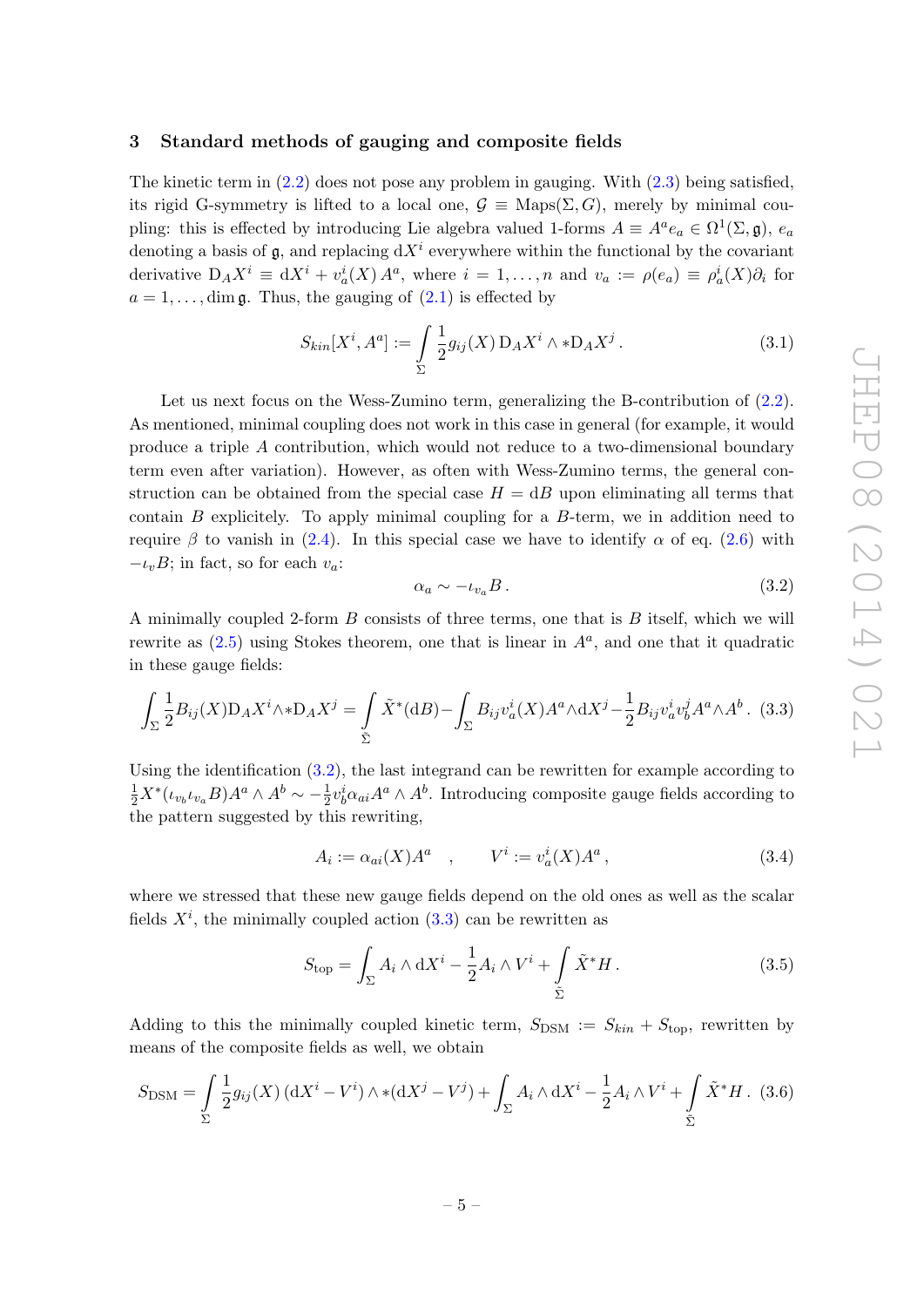

**Figure 1.** At each point  $\sigma \in \Sigma$ , the standard **g**-valued gauge fields  $A = A^a e_a$  assign to each tangent vector of  $\Sigma$  a vector in g; this vector, in turn, is mapped by the morphism  $\mu$  to a vector in  $D_{X(\sigma)} \subset (TM \oplus T^*M)|_{X(\sigma)}.$ 

This has precisely the form of the Dirac sigma model introduced in [\[1\]](#page-20-0). In the end, this functional depends only on H and, by means of the identification  $(3.4)$ , the couples  $(v^a, \alpha_a)$ entering eq.  $(2.6)$ . It does in particular no more depend explicitely on B. It turns out  $[11]$ , [12\]](#page-21-0) that this provides a solution of the gauging problem in two dimensions even in cases where it cannot be obtained from minimal coupling of B for vanishing  $\beta$ . It gives the general solution whenever a rigid symmetry of H can be gauged without obstructions. It remains to see, next, how the usual formulation of the theory and this alternative one with the composite fields are related to one another in detail, how the gauge transformations map to one another etc. We will now turn to these questions.

## <span id="page-6-0"></span>4 Generalized geometry and Lie algebroid morphisms

First we note that  $A_i$  and  $V^i$  carry a lower and an upper index and thus naturally live in the cotangent and tangent bundle of M respectively (pulled back to  $\Sigma$  by the map X, but we will ignore those subtleties for a moment). On the other hand, they are not independent from one another, any choice of couples  $(v_a, \alpha_a)$  will single out a subspace D at each point  $x \in M$  in which the sum of these two composite fields can take values in. Schematically this is illustrated in figure 1, the map  $\mu$  being determined by  $(v_a, \alpha_a)_{a=1}^{\dim \mathfrak{g}}$ . The sum of the tangent and the cotangent bundle  $TM \oplus T^*M =: \mathbb{T}M$  over a manifold M equipped with a closed 3-form  $H$  naturally carries what is called a Courant algebroid structure. Any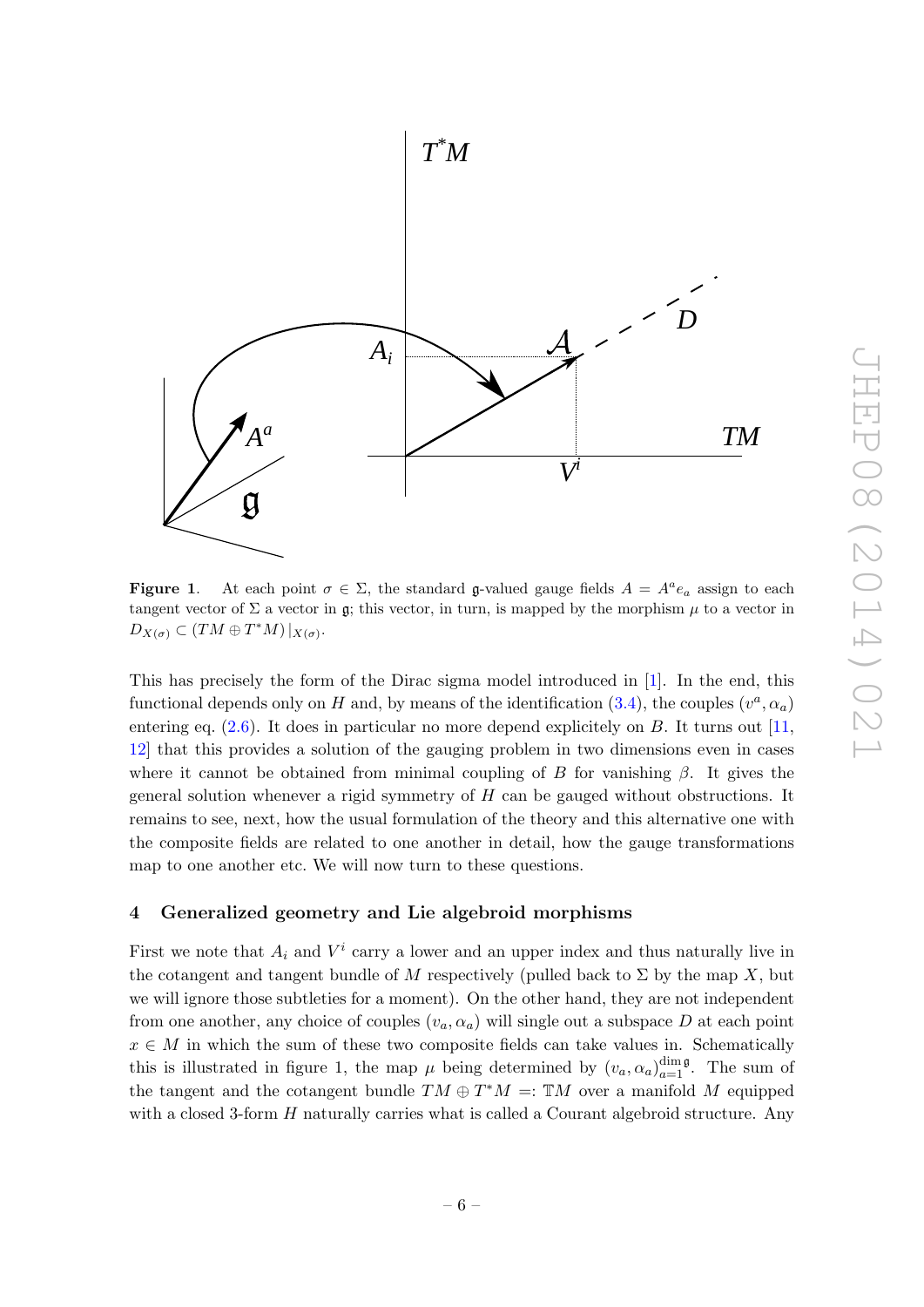section  $\psi$  of TM corresponds to a couple of a vector field v and a 1-form  $\alpha$ . First, TM has a natural projection  $\rho: \mathbb{T}M \to TM$ ,  $\psi \mapsto v$ . Second, it carries a natural inner product as well as a bracket for the sections:

<span id="page-7-0"></span>
$$
\langle (v, \alpha), (w, \beta) \rangle = \iota_v \beta + \iota_w \alpha, \qquad (4.1)
$$

$$
[(v, \alpha), (w, \beta)] = ([v, w], \mathcal{L}_v \beta - \iota_w \mathrm{d}\alpha + \iota_w \iota_v H). \tag{4.2}
$$

For later purposes we will need some compatibility relation satisfied by the above brackets. The most important property of the Courant-Dorfmann bracket in the above form [\(4.2\)](#page-7-0) is that it satisfies a left-Leibniz property with respect to itself: for arbitrary sections  $\psi_1, \psi_2$ ,  $\psi_3 \in \Gamma(TM)$  one has

<span id="page-7-1"></span>
$$
[\psi_1, [\psi_2, \psi_3]] = [[\psi_1, \psi_2], \psi_3]] + [\psi_2, [\psi_1, \psi_3]]. \qquad (4.3)
$$

On the other hand, the bracket is not symmetric. Instead one finds

<span id="page-7-4"></span>
$$
[\psi, \psi] = \frac{1}{2}(0, d\langle \psi, \psi \rangle), \qquad (4.4)
$$

for arbitrary sections in  $\mathbb{T}M$ , as one verifies easily from the above definitions. Passing to an anti-symmetrized bracket instead of the above one, the relation [\(4.3\)](#page-7-1) is no more satisfied; so with neither of the two brackets one obtains a Lie algebra on the sections of  $\mathbb{T}M$ . One finally also verifies the compatibility of the bracket with the inner product:

<span id="page-7-5"></span>
$$
\rho(\psi_1)\langle\psi_2,\psi_3\rangle = \langle [\psi_1,\psi_2], \psi_3\rangle + \langle \psi_2,[\psi_1,\psi_3]\rangle. \tag{4.5}
$$

We now intend to understand the map  $\mu$  introduced above better. The identification  $(3.2)$ , which led us from the minimally coupled B-terms  $(3.3)$  to the (more general) sigma model [\(3.5\)](#page-5-4), implies the constraint:

<span id="page-7-2"></span>
$$
\iota_{v_a} \alpha_b + \iota_{v_b} \alpha_a = 0. \tag{4.6}
$$

Moreover, from eq. [\(2.6\)](#page-4-2) we can induce immediately that for any two vector fields v and  $\tilde{v}$ in the representation of g one has  $d\mathcal{L}_{\tilde{v}}\alpha_v = d\alpha_{[\tilde{v},v]}$ . This implies that up to closed 1-forms one always has

<span id="page-7-3"></span>
$$
\mathcal{L}_{v_a} \alpha_b = C^c_{ab} \alpha_c \,, \tag{4.7}
$$

where  $C_{ab}^c$  denote the structure constants of  $\mathfrak g$  in the given basis. In general, there can be obstructions in obtaining the above equation on the nose, even when using the ambiguity in the defininition of  $\alpha s$  up to closed 1-forms. The situation is very analogous to the one for equivariant moment maps in conventional Hamiltonian mechanics, where Hamiltonians  $h_a$ generating a symplectic action  $v_a$  are defined only up to constants (closed 0-forms) and in general there may be obstructions for a choice satisfying  $\mathcal{L}_{v_a} h_b = C_{ab}^c h_c$ . We will, however, now assume that the above two conditions hold true for some choice of  $\alpha$ s in [\(2.6\)](#page-4-2). These are also precisely the conditions required for an equivariantly closed extension of  $H$  and thus its obstruction-free gauging, cf. [\[11,](#page-21-1) [12\]](#page-21-0).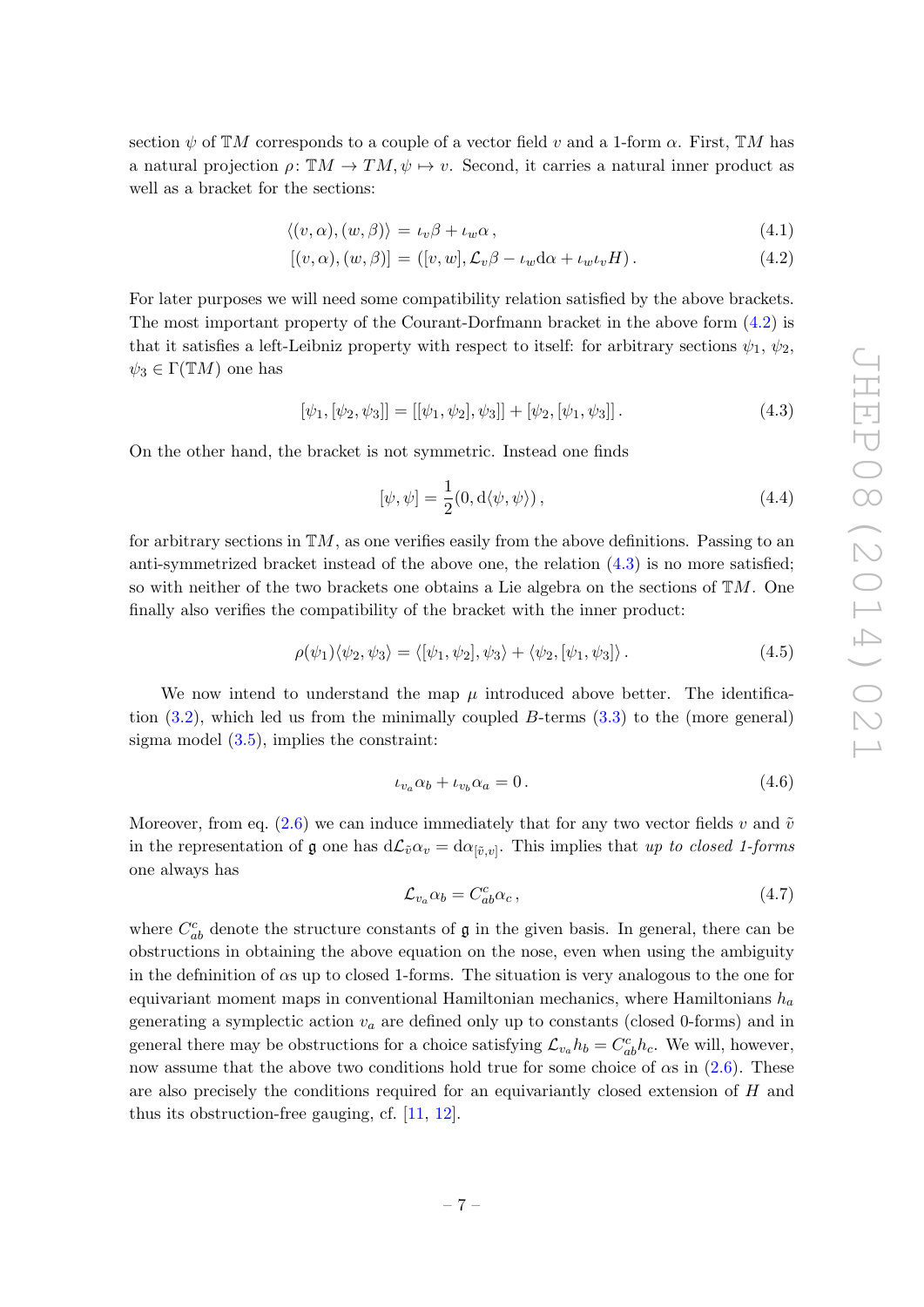It is obvious that [\(4.6\)](#page-7-2) implies that the subspace D into which  $\mu$  maps has to be isotrophic with respect to the inner product  $(4.1)$ . Moreover, the rigid invariance condition for  $H$ , eq.  $(2.6)$ , implies cancellation of the last two terms in the Courant-Dorfmann bracket  $(4.2)$ , and the equivariance condition  $(4.7)$  is now found to be *equivalent* to the closure of this bracket, yielding  $[(v_a, \alpha_a), (v_b, \alpha_b)] = C_{ab}^c(v_c, \alpha_c)$ .

By definition, closed, maximally isotropic subbundles of the exact Courant algebroid are called Dirac structures. Dropping the condition of maximality, we call them small Dirac structures. If the rank is permitted to also change from point to point, this gives something that one may call Dirac-Rinehart sheaf. At least in some cases it will be possible to include the image in a honest Dirac structures  $D$ . So, at least for simplicity of the language, we will now assume this to be the case. We complement this paragraph, however, with a more detailed discussion of this issue in the appendix A.

So, at least when understood like explained in the previous paragraph, the image of  $\mu$  lies inside a Dirac structure D. As mentioned above, the three conditions [\(2.6\)](#page-4-2), [\(4.6\)](#page-7-2), and [\(4.7\)](#page-7-3) are those for the existence of an equivariantly closed extension of the 3-form  $H$  [\[12\]](#page-21-0). In [\[7\]](#page-20-5) these conditions were found to correspond to the existence of a moment map on a Hamiltonian level together with a selection of a Dirac structre. Here we obtain such relation on the Lagrangian level, including the relation of the gauged action functional to the action functional of the Dirac sigma model [\[1\]](#page-20-0), which has precisely the currents of [\[7\]](#page-20-5) (those appearing in Equation [\(1.1\)](#page-2-1)) as their constraints,  $J_{\psi}[\varphi] \approx 0$  for any  $\psi \in \Gamma(D)$  and any choice of the test functions  $\varphi$  (cf. [\[1\]](#page-20-0) for the corresponding details).

Further remarks are in place: the map from the Lie algebra valued gauge fields to the composite ones can have a considerable kernel, in particular if dim  $\mathfrak{g} > \mathfrak{r} \mathfrak{k}D = \dim M$ there even has to be a non-trivial kernel. This becomes most transparent if we drop the kinetic term altogether and regard the symmetries of the Wess-Zumino term only. This can easily give an infinite dimensional group. We provide an example: we already remarked above that the condition  $(2.6)$  together with  $(4.7)$  is a higher analogue of (pre)symplectic structures and moment maps (cf. also [\[13\]](#page-21-2)). Let  $(M_0, \omega_0)$  be a 2m-dimensional ordinary symplectic manifold and consider  $M := M_0 \times \mathbb{R}^+$  with the 2-symplectic form  $H = \omega_0 \wedge dC$ (where C is the strictly positive coordinate on  $\mathbb{R}^+$ ). Now any Hamiltonian vector field  $v_f$ on  $M_0$  lifts canonically to a 2-Hamiltonian vector field on  $M$  (we denote it by the same letter), and thus to a rigid symmetry of H in the sense of [\(2.6\)](#page-4-2), where  $\alpha_f := Cdf$  provides a choice of 2-Hamiltonians satisfying both conditions [\(4.6\)](#page-7-2) and [\(4.7\)](#page-7-3), as one easily verifies. Here clearly  $\mathfrak{g} = \text{Ham}(M_0)$  is an infinite dimensional group. In this example, the Dirac structure can be identified with the graph of an H-twisted Poisson bivector  $\Pi = \frac{1}{C} \Pi_0$ ,  $\Pi_0$ denoting the Poisson bivector of  $\omega_0$  (lifted trivially to M). Since here always  $v_f = \iota_{\alpha_f} \Pi$ , the composite gauge field  $V^i$  can be expressed uniquely in terms of the gauge field  $A_i$  by means of  $V^i = A_j \Pi^{ji}(X)$ . The gauged sigma model [\(3.5\)](#page-5-4) then takes the form of the twisted Poisson sigma model [\[14\]](#page-21-3)

<span id="page-8-0"></span>
$$
S_{HPSM} = \int_{\Sigma} A_i \wedge \mathrm{d}X^i + \frac{1}{2} \Pi^{ij}(X) A_i \wedge A_j + \int_{\tilde{\Sigma}} \tilde{X}^* H,
$$
\n(4.8)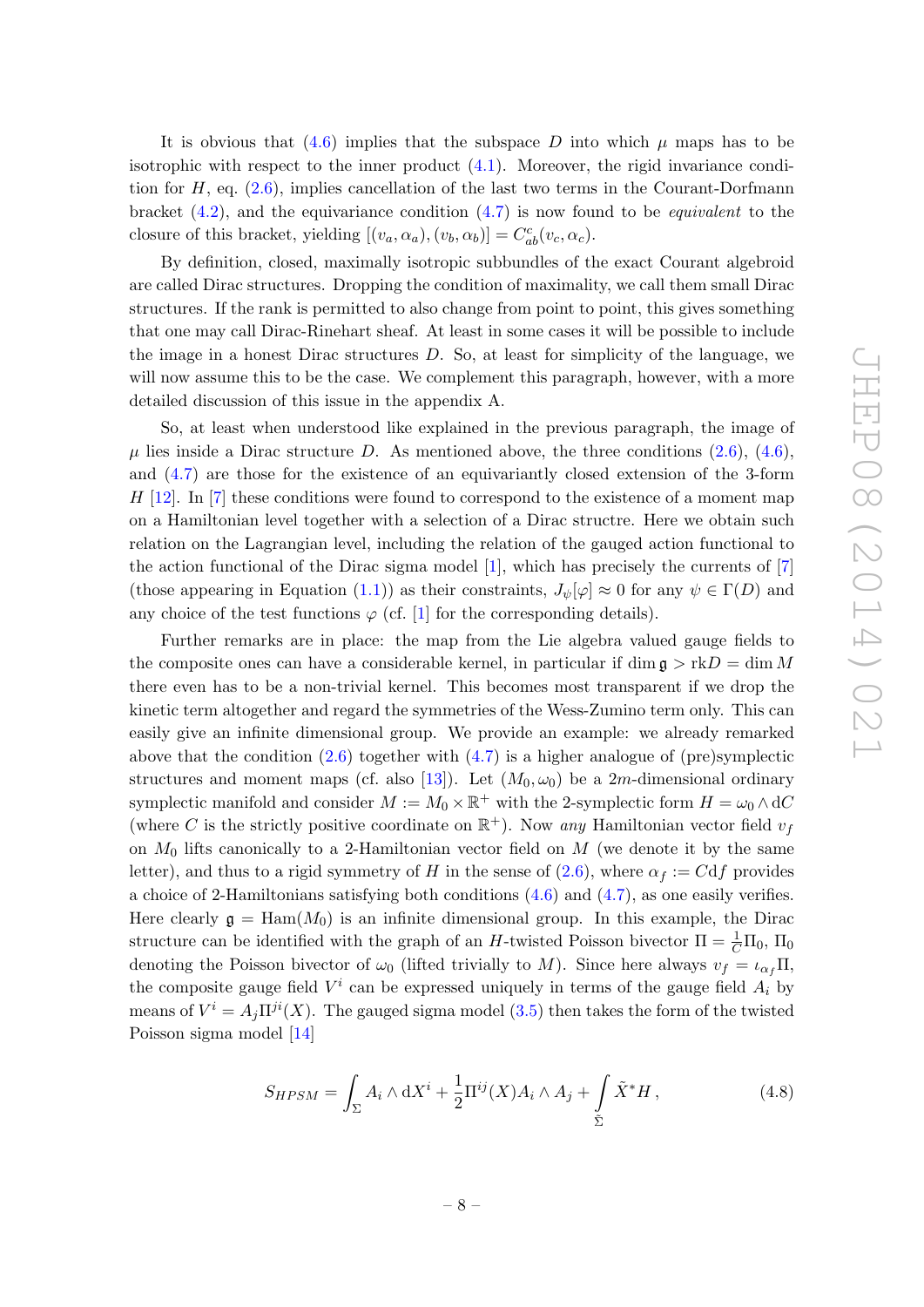which gave rise to the notion of a Wess-Zumino or H-twisted Poisson structure and found subsequently to be a particular Dirac structure [\[15\]](#page-21-4).

Thus the functional [\(4.8\)](#page-8-0) with  $\Pi = \frac{1}{C}\Pi_0$  and  $H = \omega_0 \wedge dC$  provides a gauging of the WZ-action [\(2.5\)](#page-4-6) w.r.t. the infinite dimensional gauge Lie algebra  $\mathfrak{g} = \text{Ham}(M_0)$ . Any standard method, such as the one of an ordinary equivariantly closed extension [\[12\]](#page-21-0), needs for this an infinite number of gauge fields  $A<sup>a</sup>$ . By the present reformulation, which permits to forget about the fact that one may consider  $A_i$  as composite fields, one needs only  $n = 2m + 1$  1-form gauge fields. In [\[8\]](#page-20-6) this was related to an alternative, non-standard equivariant extension applicable in the context of at least Dirac structures (but with adequate modification potentially also to higher Lie algebroids, following the underlying ideas in  $[16]$ ).

We may use the same example to show that there may be *different* Dirac structures relating to the same Lie algebra  $\mathfrak g$  and thus different gauged actions. This corresponds to different equivariant extensions of  $H$  or, equivalently, different choices of 2-Hamiltonians  $\alpha$ . In the above example we could equally well have chosen  $\alpha_f = -fdC$ , which singles out another *n*-dimensional subbundle D of  $\mathbb{T}M$ . It is also a Dirac structure, but one that is for example not the graph of any bivector field. Both the gauge invariant functionals are of the form  $(3.5)$ , the different details lying in the map  $\mu$ . Only in the first example it is of the form of a twisted PSM.

The map  $\mu$  can be viewed upon as a Lie algebroid morphism: any Lie algebra action on a manifold gives rise to a socalled action Lie algebroid structure on  $E = M \times \mathfrak{g}$  (cf., e.g., [\[17\]](#page-21-6)). Although the Courant algebroid  $\mathbb{T}M = TM \oplus T^*M$  is not a Lie algebroid (but rather a particular Lie 2-algebroid), any Dirac subbundle  $D$  is canonically equipped with a Lie algebroid structure.<sup>[2](#page-9-0)</sup> In particular, the bracket  $(4.2)$  becomes a Lie bracket upon this restriction, as obvious from combining the Equations  $(4.3)$  and  $(4.4)$  with the fact that a Dirac structure D is isotropic, which yields  $\langle \psi, \psi \rangle = 0$  for any  $\psi \in \Gamma(D)$ . The map  $\mu: A \to D, (x, \xi^a e_a) \mapsto (x, \xi^a (v_a^i \partial_i \oplus \alpha_{ai} dx^i))$  is a morphism of Lie algebroids, as follows from the fact that it was seen above to preserve the brackets and that the action of  $\xi$  and  $\mu(\xi)$  agree on M by definition of the anchor maps.

The existence of a Lie algebroid morphism from the action Lie algebroid  $E$  to a Dirac structure  $D$  is not yet sufficient for the gauging to exist. We need in addition that the image  $(v(\xi), \alpha(\xi))$  of any constant section  $\xi \in \Gamma(E)$  satisfies the "rigid symmetry condition" [\(2.6\)](#page-4-2). Here "constant" is well-defined, since E comes as a trivialized bundle,  $E = M \times \mathfrak{g}$ , thus carrying a global tele-parallel structure; such sections are evidently in bijection to elements of the Lie algebra  $\mathfrak g$ . It is sufficient to check  $(2.6)$  on a basis  $e_a$  of the Lie algebra, moreover, since this condition is R-linear. However, it is not  $C^{\infty}(M)$ -linear and thus will not hold true for all sections in D. On the Lagrangian level this condition is related to the original rigid symmetry discussed in section 2. On the Hamiltonian as presented in [\[7\]](#page-20-5) it is more hidden. There, the discussion being independent of action functionals or their correspond-

<span id="page-9-0"></span><sup>&</sup>lt;sup>2</sup>This holds also true for small Dirac structures defined in the appendix. If the image of  $\mu$  is not of constant rank and only a Dirac-Rinehart sheaf and if in addition it turns out that there is no embedding of the image into a small Dirac structure, then the notion of the Lie algebroid morphism has to be replaced by an algebraic analogue, cf also appendix A.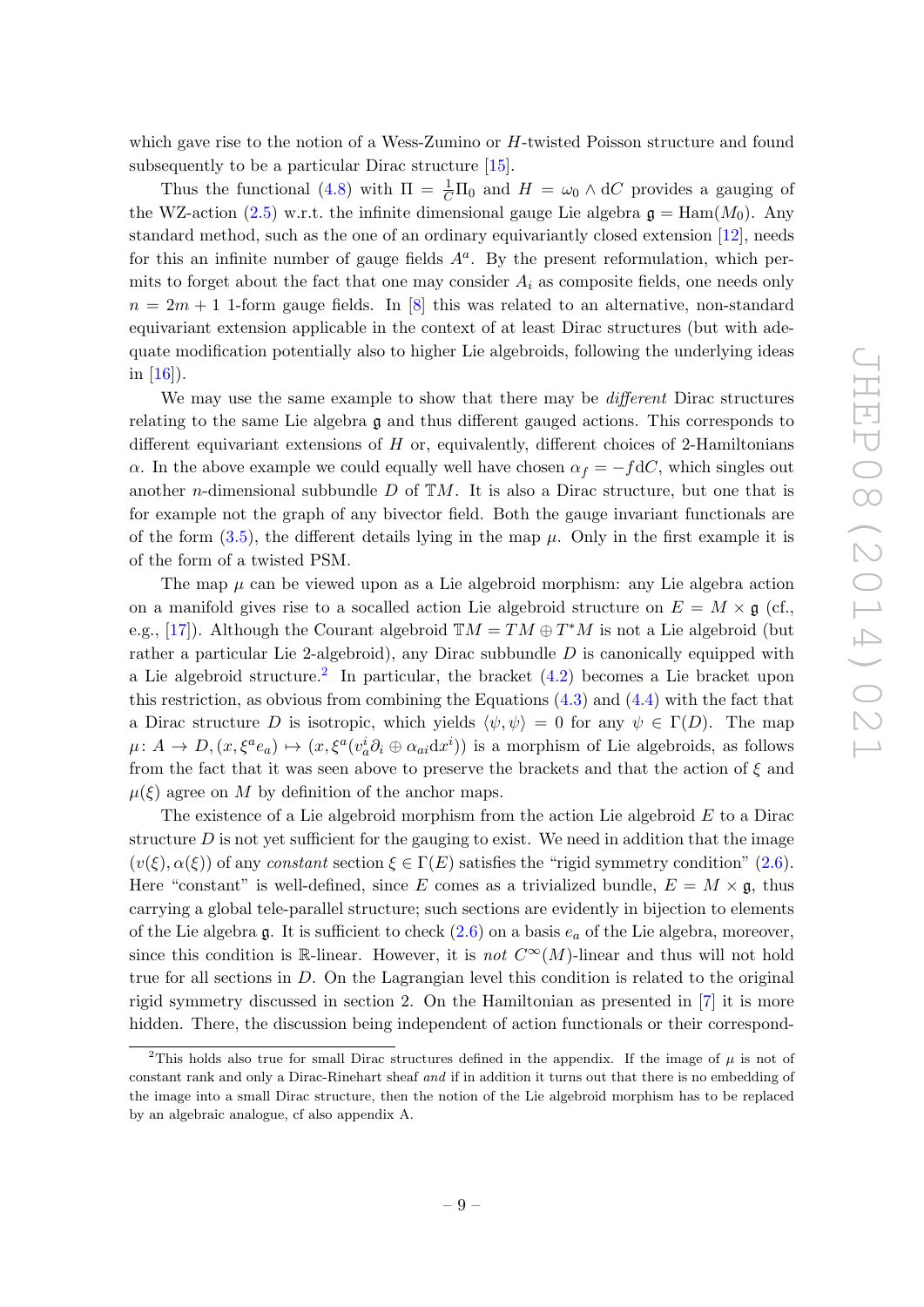ing Hamiltonians, it appears in the *existence* of the currents  $J_{(v,\alpha)}[\varphi]$ : given a **g**-action on the loop space, one asks it to have a Hamiltonian lift to the cotangent bundle equipped with the canonical symplectic structure twisted by a transgression of the closed 3-form H. This is tantamount to the condition [\(2.6\)](#page-4-2) in that framework.

In general the image of  $\mu$  does not need to span the whole Dirac structure D. If it does, it was shown in [\[1\]](#page-20-0) that the model

$$
S_{\text{DSM}} = \int_{\Sigma} \frac{1}{2} g_{ij}(X) \left( dX^{i} - V^{i} \right) \wedge \ast (dX^{j} - V^{j}) + S_{\text{top}}
$$
(4.9)

is topological (in the sense that the space of solutions to the Euler Lagrange equations modulo the gauge symmetries is a finite dimensional space). If the image of  $\mu$  smears out a subbundle  $F \subset D$  only, the model remains "physical". A typical example is the G/H WZW-model [\[18\]](#page-21-7); only in the case that the subgroup  $H$  is all of  $G$ , it becomes topological, otherwise it describes strings moving on a coset space. In general, moreover, the rank of  $\mu$ can change from point to point in  $M$  and its image does not define a vector bundle, but only a sheaf of  $\mathcal{O}_M$ -modules (cf. also the discussion in appendix A). On the other hand, let us remark that even at a fixpoint of the  $g$ -action, where all  $v^a$ s vanish, continuity may require some  $\alpha_a$ s to be nonzero at that point. This happens for instance for the adjoint action of a semi-simple Lie group on itself, for which there exists very well a Dirac structure. Finally, in general, a Dirac structure can happen to be neither the graph of a two-form  $B$  nor of a bivector Π globally (even after a change of the splitting in the exact Courant algebroid, cf. [\[1\]](#page-20-0)); there is a characteristic class that can be associated to this obstruction, obtained first by A. Alekseev (cf. [\[19\]](#page-21-8) for the construction). An example of such a Dirac structure is provided by the G/G WZNW model, with the Dirac structure being the above-mentioned one corresponding to the adjoint action (cf., e.g., [\[1\]](#page-20-0)).

## <span id="page-10-0"></span>5 Gauge transformations and the Courant bracket

We now turn to the gauge transformations of the composite fields. Such as the gauge fields  $A^a e_a \in \Omega^1(\Sigma, \mathfrak{g})$  are mapped to the composite gauge fields  $A \in \Omega^1(\Sigma, X^*D)$  by the map  $\mu$ (which also includes and uses the map  $X: \Sigma \to M$ ), cf. figure 1, likewise this applies also to the gauge parameters  $\varepsilon^a e_a \in C^\infty(\Sigma, \mathfrak{g})$ , which get mapped to Dirac-structure valued functions. In analogy to  $(3.4)$ , this corresponds to

<span id="page-10-2"></span>
$$
\alpha_i := \varepsilon^a(\sigma) \alpha_{ai}(X(\sigma)) \quad , \qquad v^i := \varepsilon^a(\sigma) v_a^i(X(\sigma)) \,. \tag{5.1}
$$

Now let  $(w, \beta) \in \Gamma(TM)$  be any couple of a vector field and a 1-form over M. Then a direct computation starting from  $\delta_{\varepsilon}A^a = d\varepsilon^a + C^a_{bc}A^b \varepsilon^c$  (together with  $\delta_{\varepsilon}X^i = v^i \equiv \varepsilon^a v^i_a$ and the identities satisfied by  $v_a$  and  $\alpha_a$ ) yields the remarkable formula

<span id="page-10-1"></span>
$$
\delta_{\varepsilon}(w^{i} A_{i} + \beta_{i} V^{i}) = d^{1}(\iota_{v} \beta + \iota_{w} \alpha)
$$
  
+
$$
[v, w]^{i} A_{i} + (\mathcal{L}_{v} \beta - \iota_{w} d \alpha + \iota_{w} \iota_{v} H)_{i} V^{i},
$$
\n(5.2)

to be compared with the two structural equations [\(4.1\)](#page-7-0) and [\(4.2\)](#page-7-0) of the exact Courant algebroid. Here  $d^1$  denotes the de Rham differential on  $\Sigma$ , but acting only on the explicit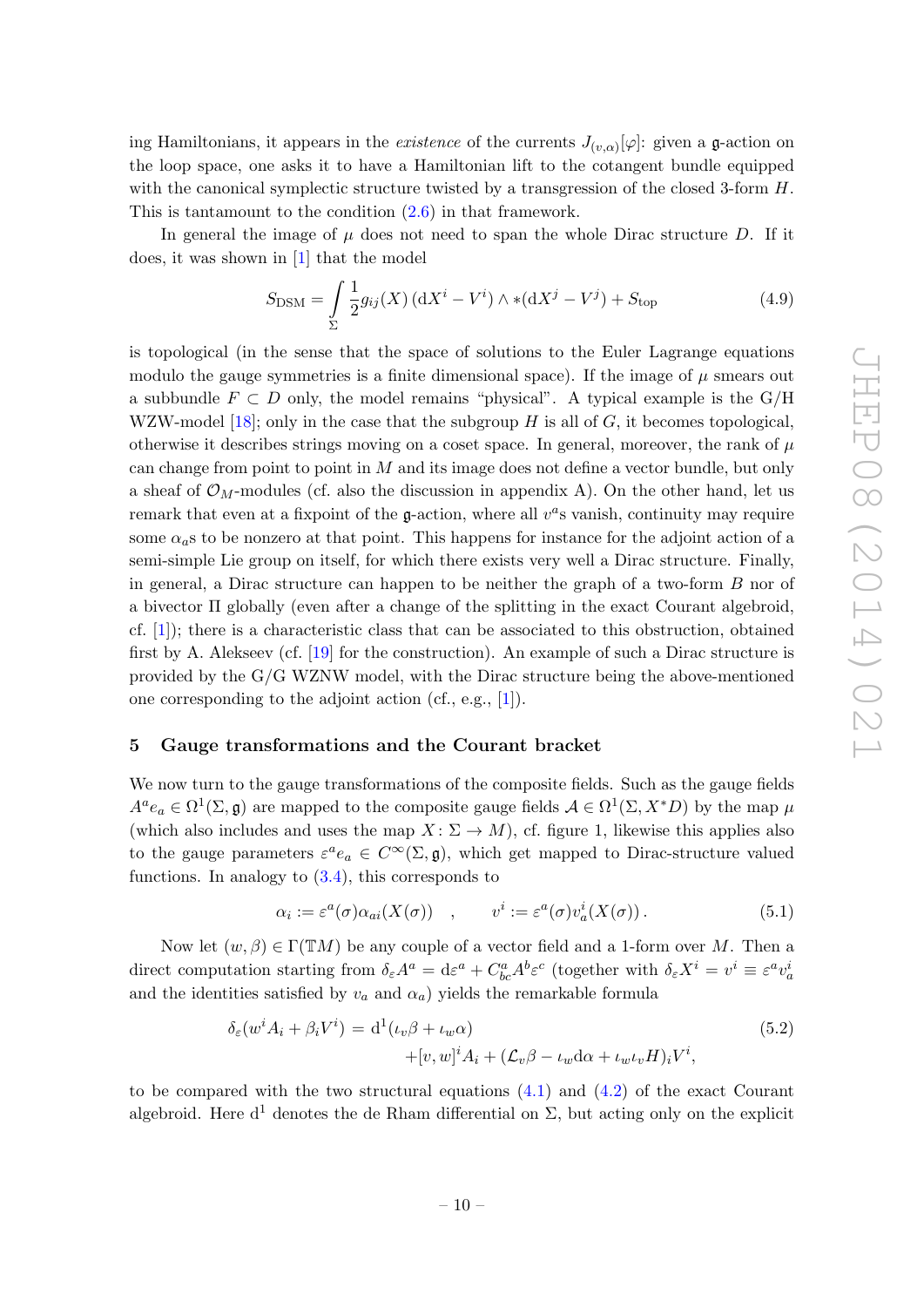Σ-dependence. Likewise, the derivative terms in the second line are understood as acting only on  $M$ , reproducing precisely the Courant-Dorfmann bracket. On a more formal level, it is preferable to interpret the formulas as living on the product of  $\Sigma$  and M. Then  $d^1 \equiv d_{\Sigma}$ is the deRham differential on the first and  $d \equiv d_M$  the one on the second factor. Likewise, the bracket of vector fields on  $M$  are only well-defined in this setting, while not so in the pull-back bundle over  $\Sigma$  for example. Only in a last step then one takes the pullback by X of functions on  $M$  to become functions on  $\Sigma$ . (Certainly this information can be retrieved from knowing formulas like [\(5.2\)](#page-10-1) on all of  $\Sigma \times C^{\infty}(\Sigma, M)$ , the second factor corresponding to the space of maps  $X: \Sigma \to M$ ).

We remark that the first line vanishes, if the section  $(w, \beta)$  takes values in D (this changes if it also depends explicitly on  $\Sigma$ , precisely by its d<sup>1</sup> derivative in that case, cf. Equation [\(5.6\)](#page-11-0) below). Furthermore, the last two terms in the second line cancel out against one another due to the rigid symmetry condition  $(2.6)$ ; thus the second line can be rewritten also simply as  $(\mathcal{L}_v w)^i A_i + (\mathcal{L}_v \beta)_i V^i$ . This implies in particular

<span id="page-11-3"></span>
$$
\delta_{\varepsilon} V^i = \mathrm{d}^1 v^i + v^i{}_{,j} V^j \;, \quad \delta_{\varepsilon} A_i = \mathrm{d}^1 \alpha_i - v^j{}_{,i} A_j \,. \tag{5.3}
$$

Whichever of the above, under the given assumptions equivalent formulas one uses, one always finds that the gauge transformations corresponding to those obtained from the original ones, follow their Lie algebra  $(C^{\infty}(\Sigma, \mathfrak{g}), [\cdot, \cdot])$ :

<span id="page-11-2"></span>
$$
[\delta_{\varepsilon}, \delta_{\bar{\varepsilon}}] = \delta_{[\varepsilon, \bar{\varepsilon}]}
$$
\n(5.4)

for any choice of  $\varepsilon, \bar{\varepsilon} \in C^{\infty}(\Sigma, \mathfrak{g})$ . On the other hand, the Poisson sigma model, which is a special case of [\(3.5\)](#page-5-4), is maybe the simplest prototype of a theory with a so-called "open gauge algebra" [\[20,](#page-21-9) [21\]](#page-21-10). Moreover, having observed that  $\mu: M \times \mathfrak{g} \to D$  is a morphism of Lie algebroids, the map  $(5.1)$  should provide also a morphism of the  $((closed))$  Lie algebra of gauge transformations. How do these obeservations go together?

To address this question properly and in the most elegant way, we first reformulate Equation [\(5.2\)](#page-10-1) in a form more adapted to the Courant structure, generalizing it simultaneously to the case where also the initial section  $(w, \beta)$  can depend additionally on  $\Sigma$ , since the second line in [\(5.2\)](#page-10-1) is of this nature anyway. For this purpose we consider  $\Phi \equiv (w, \beta) \in C^{\infty}(\Sigma) \otimes \Gamma(\mathbb{T}M)$  and call the combination appearing on the left of Equation  $(5.2)$  simply

<span id="page-11-1"></span>
$$
\mathcal{A}_{\Phi} := w^{i} A_{i} + \beta_{i} V^{i} \equiv \langle \Phi, \mathcal{A} \rangle, \qquad (5.5)
$$

where we used the notation of Equation  $(4.1)$  for the bracket on the right-hand-side. Depending on the context, one may interpret the expression on the r.h.s. also as being considered under the pullback by  $X: \Sigma \to M$  so as to be defined on the field space. We follow more physics-oriented conventions here, not distinguishing these situations too pedantically in favor of a simplified notation.

If we then call the elements  $(v, \alpha)$  in the image of the map  $\mu$  by  $\Psi \in C^{\infty}(\Sigma) \otimes \Gamma(\mathbb{T}M)$ , the formula [\(5.2\)](#page-10-1) takes the simple form

<span id="page-11-0"></span>
$$
\delta_{\Psi} \mathcal{A}_{\Phi} = \langle d^1 \Psi, \Phi \rangle + \mathcal{A}_{[\Psi, \Phi]}.
$$
\n(5.6)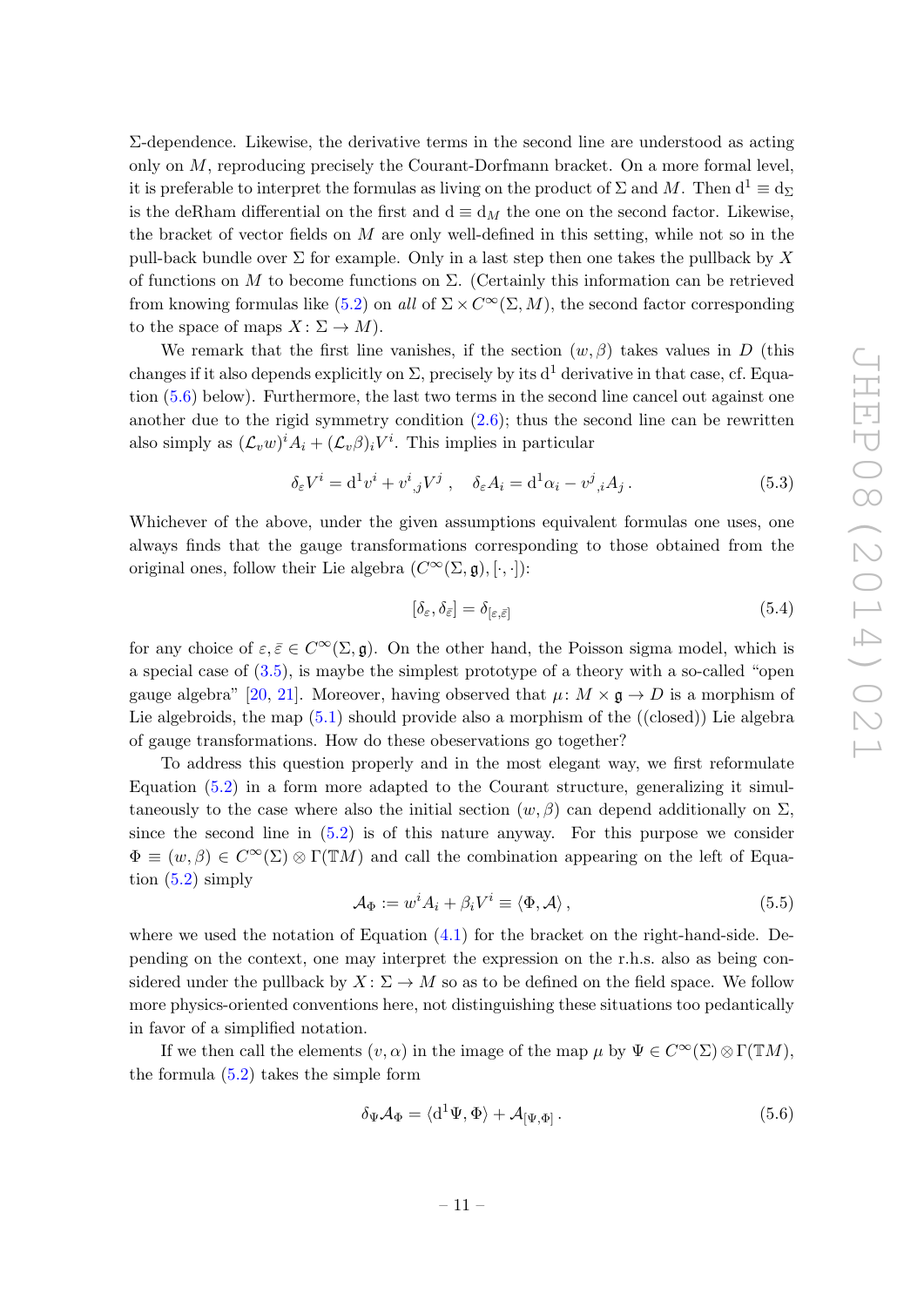Here the derivative  $d^1$  acts only on  $\Psi$ , which contains the parameters of the gauge transformations, for which reason we wrote this derivative inside the inner product, which, in turn, is not effected by this derivative.

Before continuing to now calculate the commutator of gauge transformations in this language, some further remarks may be in place. First, to understand that  $d^1\Phi$  is welldefined without the introduction of a connection on  $M$ , we may want to interpret it as living on the product  $\Sigma \times D$  or  $\Sigma \times \mathbb{T}M$ , in which case we can perform the derivative on the function part on the first factor without problems; the pullback by  $X$  is then to be taken afterwards only. These "explicit" derivatives have a long tradition in physics and always can be reinterpreted in such a way. Second, the symmetries arising from the map  $\mu$  by means of  $(5.1)$  yield sections  $\Psi$  that live inside the Dirac structure D (or a Dirac-Rinehart sheaf  $\mathcal{D}$ ) and not all of  $\mathbb{T}M$ . It is tempting, however, to take the transformations [\(5.6\)](#page-11-0) as given for any section  $\Psi \in C^{\infty}(M) \otimes \Gamma(TM)$  and to subsequently consider the closure of such transformations as a condition on these parameters, in some analogy with [\[7\]](#page-20-5). In fact, to make this analogy more transparent, we have chosen to write the parametrizing sections according to  $\Psi = \varphi \psi$  in the Introduction, with  $\varphi \in C^{\infty}(\Sigma)$  playing the role of (arbitrary) test functions and  $\psi$  the section in the Courant algebroid to eventually be restricted to a Dirac structure. Certainly, any section  $\Psi$  is a sum of such factorized ones and a parametrization like this does not change the picture, since at the end one always passes to the linear span of the symmetry generators to obtain the symmetry algebra.

We now assume  $\Psi$  and  $\bar{\Psi}$  to be arbitrary such symmetry generators and we will study their commutators when acting on the variables  $\mathcal{A}_{\Phi}$ , where we permit  $\Phi$  to be likewise a  $\Sigma$ -dependent section in TM for generality. The calculation will be surprisingly elegant and short upon using the structural identities  $(4.3)$ ,  $(4.4)$ , and  $(4.5)$  of the Courant alge-broid. Evidently, for reapplying [\(5.6\)](#page-11-0) to itself, we also need to know, how  $\Psi$  acts on a ( $\Sigma$ -dependent) function f on M. Clearly this is given by

<span id="page-12-0"></span>
$$
\delta_{\Psi} f = \rho(\Psi) f , \qquad (5.7)
$$

the application of the vector field part of  $\Psi$  to the function f on M (ignoring all the Σ-dependence, f being permitted to simultaneously be a differential form on Σ).

Now we are ready to perform the calculation and we will do it in all detail:

$$
[\delta_{\Psi}, \delta_{\bar{\Psi}}] \mathcal{A}_{\Phi} = \delta_{\Psi} \left( \langle d^1 \bar{\Psi}, \Phi \rangle + \mathcal{A}_{[\bar{\Psi}, \Phi]} \right) - (\Psi \leftrightarrow \bar{\Psi})
$$
  
\n
$$
= \rho(\Psi) \langle d^1 \bar{\Psi}, \Phi \rangle + \langle d^1 \Psi, [\bar{\Psi}, \Phi] \rangle + \mathcal{A}_{[\Psi, [\bar{\Psi}, \Phi]]} - (\Psi \leftrightarrow \bar{\Psi})
$$
  
\n
$$
= \langle [\Psi, d^1 \bar{\Psi}] - [\bar{\Psi}, d^1 \Psi], \Phi \rangle + \mathcal{A}_{[\Psi, [\bar{\Psi}, \Phi]] - [\bar{\Psi}, [\Psi, \Phi]]}.
$$
\n(5.8)

Here the second term in the second line arose from the inhomogeneity of the transformation property  $(5.6)$  of A. To arrive from the second to the third line, we first applied Equation [\(4.5\)](#page-7-5) to the first term, noticing that one of the two resulting terms cancels against the second term due to the anti-symmetrization in  $\Psi$  and  $\Psi$ . To find the new parameter acting on  $\Phi$ , we may apply Equation [\(4.3\)](#page-7-1) to the last term in the equation above, which then transforms into  $\mathcal{A}_{[[\Psi,\bar{\Psi}],\Phi]}$ . Comparison with [\(5.6\)](#page-11-0) shows that we need to transform the first two terms into  $\langle d^{\hat{\perp}}([\Psi, \bar{\Psi}], \Phi \rangle)$ , which in fact would follow at once, if the Courant-Dorfmann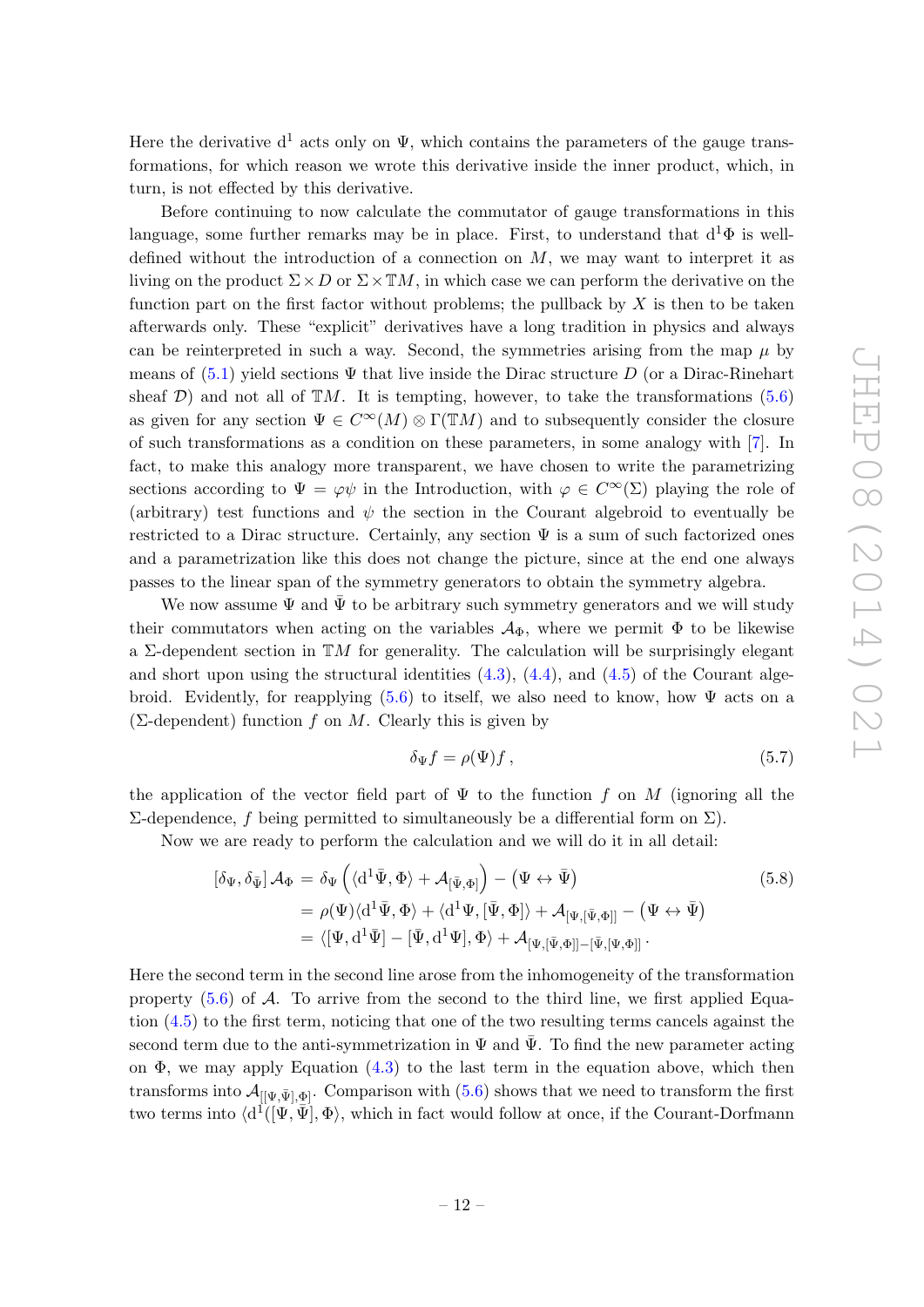bracket  $(4.2)$  were antisymmetric (note that the bracket is defined completely on M and does not see the derivative along  $\Sigma$ ). In general, however, is not antisymmetric and we pick up an additional term according to Equation [\(4.4\)](#page-7-4), which yields

$$
[\bar{\Psi}, d^1\Psi] + [d^1\Psi, \bar{\Psi}] = d\langle d^1\Psi, \bar{\Psi}\rangle.
$$
\n(5.9)

Here we again used a simplified notation, d being as above the deRham differential on M only and we interpret the resulting 1-form on  $M$  as a section in  $TM$  by extending it trivial to the TM-part, df  $\sim$  (0, df). Putting these observations all together, the symmetry laws  $(5.6)$  and  $(5.7)$  induce the following commutators on the variables  $(5.5)$ :

<span id="page-13-0"></span>
$$
\left[\delta_{\Psi}, \delta_{\bar{\Psi}}\right] \mathcal{A}_{\Phi} = \delta_{\left[\Psi, \bar{\Psi}\right]} \mathcal{A}_{\Phi} - \left\langle d \langle d^1 \Psi, \bar{\Psi} \rangle, \Phi \right\rangle, \tag{5.10}
$$

where the brackets on the right-hand side are those defined in Equations  $(4.2)$  and  $(4.1)$ above. Closure of the gauge symmetries parametrized by sections  $\Psi$  does require them to take values inside some Dirac structure  $D \subset \mathbb{T}M$ , as we anticipated already in the Introduction: from the above Equation  $(5.10)$ , one concludes Equation  $(1.3)$  by means of setting  $\Psi := \varphi \psi$  and likewise so for the barred variables.

If, on the other hand, we require  $\Psi$  and  $\bar{\Psi}$  to be elements of  $C^{\infty}(\Sigma) \otimes \Gamma(D)$  for a given Dirac structure  $D \subset \mathbb{T}M$ , then we indeed obtain the closed algebra

<span id="page-13-2"></span>
$$
[\delta_{\Psi}, \delta_{\bar{\Psi}}] \mathcal{A}_{\Phi} = \delta_{[\Psi, \bar{\Psi}]} \mathcal{A}_{\Phi}
$$
\n(5.11)

without the "anomalous term" on the r.h.s. of  $(5.10)$  and in accordance with Equation  $(5.4)$ .

We are now left only with understanding how one reobtains the "open algebra" from the above closed one in the case of the general Dirac sigma model or its special case like the H-twisted Poisson sigma model  $(4.8)$ . To simplify the discussion, we focus on this latter case, i.e. on a Dirac structure which is the graph of a bivector Π so that each element can be uniquely parametrized by means of  $x \in M$  together with an element  $\alpha \in T_x^*M$  according to  $\alpha_i(\Pi^{ij}\partial_j, dx^i) \in D_x \subset \mathbb{T}M_x$ . This defines a Dirac structure, iff [\[15\]](#page-21-4) the bivector field  $\Pi$ is H-twisted Poisson  $[14]$  (cf. also  $[22]$ ), thus satisfying, by definition,

$$
\frac{1}{2}[\Pi, \Pi] = \langle H, \Pi^{\otimes 3} \rangle, \qquad (5.12)
$$

where the brackets on the r.h.s. denote contraction here. This has the advantage that we can focus on the gauge fields  $A_i$ , the fields  $V^i$ s being determined by them  $(\text{and } X \colon \Sigma \to M)$ according to  $V^i = -\Pi^{ij} A_j$ .

To further simplify the discussion, we first consider the ordinary Poisson sigma model (PSM), resulting from [\(4.8\)](#page-8-0) for  $H = 0$ . Then the condition [\(2.6\)](#page-4-2) reduces to  $d\alpha = 0.3$  $d\alpha = 0.3$ 

<span id="page-13-1"></span><sup>3</sup> We use this occasion to correct a mistake at the end of [\[9\]](#page-20-7): for gauge invariance of the PSM in the present picture as well as the one advocated in [\[9\]](#page-20-7), the condition  $d\alpha = 0$  is necessary (and not just the weaker one given in Proposition 9 of [\[9\]](#page-20-7); the mistake in the proof there occured by not writing the pullback, which does not commute with d<sub>Σ</sub>). There is an option to avoid restriction to d $\alpha = 0$  by changing the picture: either by lifting it to the tangent as in [\[8\]](#page-20-6) or by working with higher jets.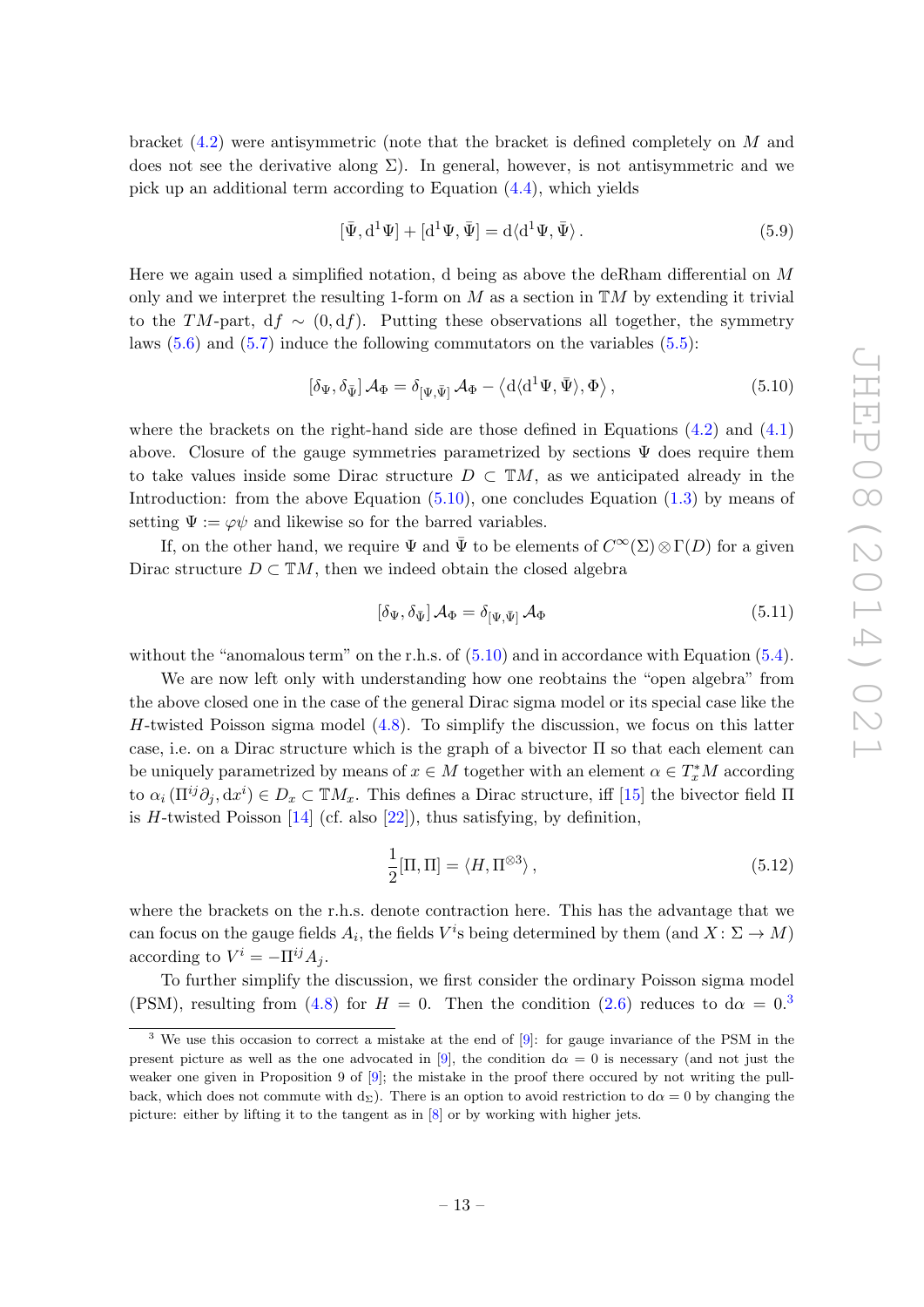It is easy to see, that the 1-form part (which determines all of the section in  $D$ ) of the bracket [\(4.2\)](#page-7-0) stays inside the closed forms: in fact, for any  $\alpha, \beta \in \Omega^1_{cl}(M)$  one has

<span id="page-14-0"></span>
$$
[\alpha, \beta] = d\langle \Pi, \alpha \otimes \beta \rangle \tag{5.13}
$$

where the brackets on the r.h.s. denote simple contraction again:  $\langle \Pi, \alpha \otimes \beta \rangle = \iota_{\beta} \iota_{\alpha} \Pi$ . Here we used that the vector-field part of a section in D with 1-form part  $\alpha$  has the form  $v = \iota_{\alpha} \Pi$ . So, also in this way, we find a closed algebra (in fact, in agreement with [\[9\]](#page-20-7)).

The known open algebra of the PSM arises when one regards the parameters of the gauge transformations as being sections in the pullback bundle  $X^*T^*M$ . This corresponds to elements  $\alpha = \alpha_i(\sigma, x) dx^i$  in the present picture that are independent of x in some particular coordinate system on  $M$ . Although closed 1-forms produce closed (even exact) 1-forms under the bracket [\(5.13\)](#page-14-0), 1-forms with constant coefficients  $\alpha_i$  (in some fixed coordinate system) produce likwise 1-forms if and only if the bivector  $\Pi$  is a linear function of x in the chosen coordinate system. This corresponds to the case where the PSM reduces to a BF-theory for some Lie algebra, the dual of which is the target Poisson manifold [\[2\]](#page-20-1).

Let us make this more explicit. Suppose  $\alpha = \epsilon_i(\sigma) dx^i$  and  $\bar{\alpha} = \bar{\epsilon}_i(\sigma) dx^i$ , such that  $\epsilon$ and  $\bar{\epsilon}$  can be regarded as living in  $\Gamma(X^*T^*M)$ .<sup>[4](#page-14-1)</sup> The sections  $\Psi$  and  $\bar{\Psi}$  of Equation ([5.11\)](#page-13-2), which is still applicable here (!), can be identified with these  $\alpha$  and  $\bar{\alpha}$ , respectively. We first show that like this one reproduces the usual gauge transformations [\[2,](#page-20-1) [3\]](#page-20-9) of the PSM,

<span id="page-14-2"></span>
$$
\delta_{\epsilon} A_i = \mathrm{d}_{\Sigma} \epsilon_i(\sigma) + \Pi^{jk}{}_{,i} A_j \epsilon_k , \qquad (5.14)
$$

from [\(5.6\)](#page-11-0) as a special case. Indeed,  $\mathcal{A}_{\Phi}$  reduces to  $A_i$  for  $\Phi = (0, dx^i)$  and, as we know, the Equation [\(5.6\)](#page-11-0) reduces to the second equation in [\(5.3\)](#page-11-3), where now  $v^j \equiv \prod^{kj} \alpha_k$  and thus

$$
v^{j}{}_{,i} \equiv \left(\Pi^{kj}\alpha_{k}\right)_{,i} = \Pi^{kj}{}_{,i}\epsilon_{k}(\sigma). \tag{5.15}
$$

Since also  $d^1\alpha_i \equiv d_{\Sigma}\epsilon_i$ , it is evident that Equation [\(5.14\)](#page-14-2) can be obtained from the present formulas. Let us now turn to the r.h.s. of Equation [\(5.11\)](#page-13-2). For this we need to calculate the bracket between  $\Psi$  and  $\bar{\Psi}$ , which, according to Equation ([5.13\)](#page-14-0), gives the new parameters

<span id="page-14-3"></span>
$$
[\epsilon_i(\sigma)dx^i, \bar{\epsilon}_j(\sigma)dx^j] = d\left(\Pi^{ij}\epsilon_i\bar{\epsilon}_j\right) = \Pi^{kl}_{\phantom{kl},i}(x)\epsilon_k(\sigma)\bar{\epsilon}_l(\sigma)dx^i =: \hat{\epsilon}_i(\sigma, x)dx^i, \tag{5.16}
$$

where we recall that  $d \equiv d_M$  and where we depicted the coordinate dependences on the r.h.s. for clarity.

In the "standard picture", with parameters taking values in the pullback bundle, the new parameter applicable for the commutator of two gauge transformations of the type  $(5.14)$ , is of the form

<span id="page-14-4"></span>
$$
\widetilde{\epsilon}_i(\sigma) = \Pi^{kl}_{\ \ ,i}(X(\sigma))\epsilon_k(\sigma)\overline{\epsilon}_l(\sigma) \equiv \widehat{\epsilon}_i(\sigma,X(\sigma)) \tag{5.17}
$$

and is viewed as a function of  $\sigma$  only (which, in some sense, it is). Let us now, on the other hand, specialise the gauge transformation  $(5.3)$  for the parameter found at the r.h.s. of

<span id="page-14-1"></span> $4$ To distinguish these parameters from those appearing in Equation  $(5.4)$ , we used another type of epsilon,  $\epsilon$  instead of  $\varepsilon$ .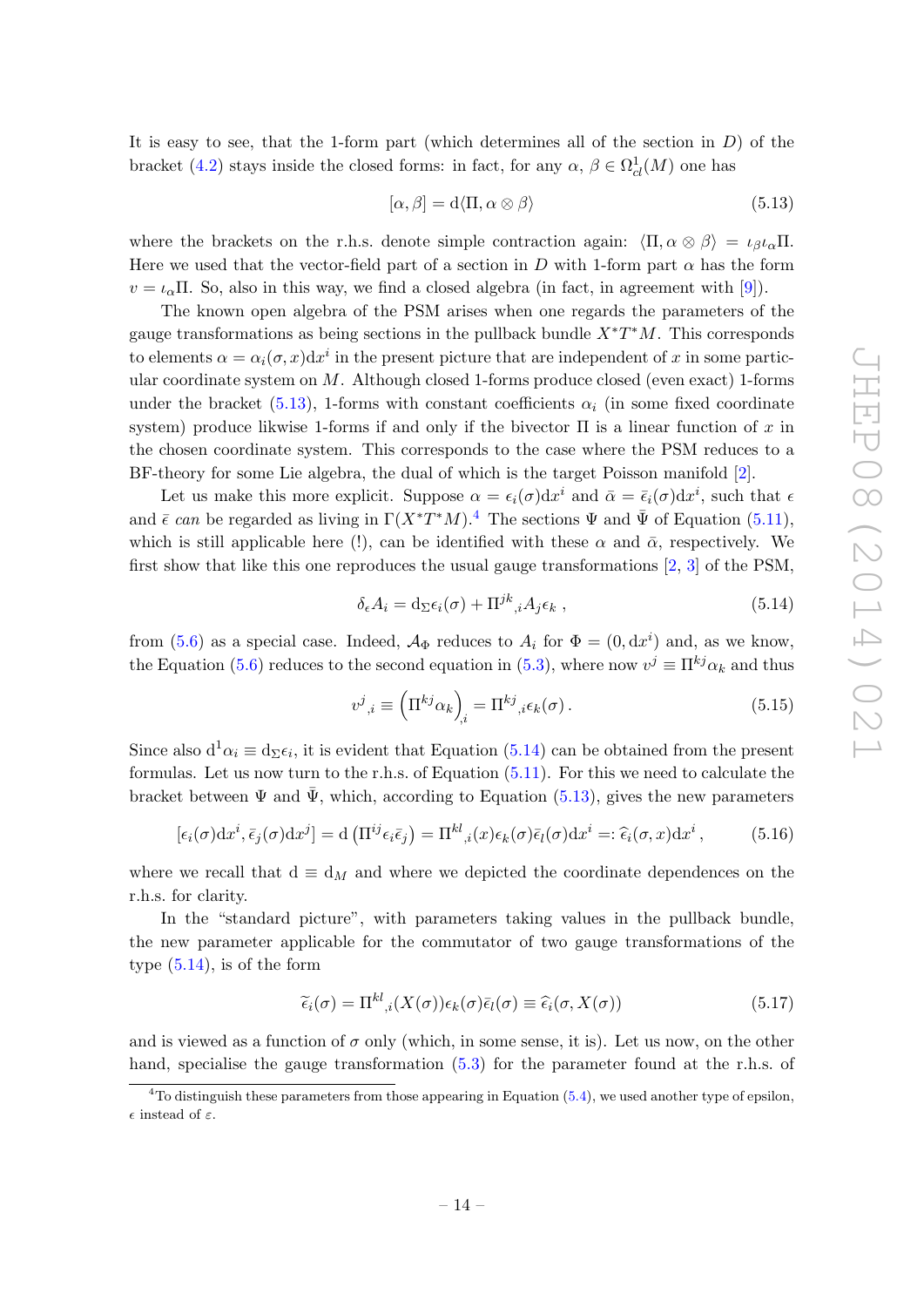Equation [\(5.16\)](#page-14-3) and corresponding to the bracket  $[\Psi, \bar{\Psi}]$ . First, as anticipated already above, we observe that although the parameters entering the bracket on the l.h.s. were independent of x, the one on the r.h.s. is not, except for precisely the case that  $\Pi(x)$  is linear in x. Thus there is now no good reason that the transformations  $(5.6)$ —or their special case  $(5.3)$ —again lead to a gauge transformation of the form  $(5.14)$  (since this was seen to result from  $x$ -independent parameters) and, in fact, this will not be the case: to see this in detail, we specialize the gauge transformations on the r.h.s. of  $(5.3)$  to the parameters appearing on the r.h.s. of Equation [\(5.16\)](#page-14-3). Here it is useful to use a more mathematical notation, displaying pullbacks by  $X: \Sigma \to M$  (or its trivial extension to  $X: \Sigma \to \Sigma \times M$  explicitly.<sup>[5](#page-15-0)</sup> In detail:

$$
[\delta_{\epsilon}, \delta_{\bar{\epsilon}}]A_i = X^* \delta_{[\alpha, \bar{\alpha}]} A_i
$$
\n
$$
= X^* d_{\Sigma} \hat{\epsilon}_i(\sigma, x) - X^* \left(\Pi^{kj}(x) \hat{\epsilon}_k(\sigma, x)\right)_i A_j
$$
\n
$$
= d_{\Sigma} X^* \hat{\epsilon}_i(\sigma, x) - X^* d_M \hat{\epsilon}_i(\sigma, x)
$$
\n
$$
+ X^* \left(\Pi^{jk}(x)\right)_i X^* \hat{\epsilon}_k(\sigma, x) A_j + X^* \Pi^{jk}(x) X^* \hat{\epsilon}_{k,i}(\sigma, x) A_j
$$
\n
$$
= d_{\Sigma} \tilde{\epsilon}_i(\sigma) + \Pi^{jk}_{i,i}(X(\sigma)) A_j \tilde{\epsilon}_k(\sigma) - X^* (\hat{\epsilon}_{i,k}(\sigma, x)) X^* (dx^k + \Pi^{kj} A_j).
$$
\n
$$
(5.18)
$$
\n
$$
(5.19)
$$

Here we used that the total deRham differential commutes with the pullback, which gives  $d_{\Sigma}X^* = X^*(d_{\Sigma} + d_M)$ , as well as the fact that the 1-forms [\(5.16\)](#page-14-3) are no more constant but remain closed so that  $\hat{\epsilon}_{k,i} = \hat{\epsilon}_{i,k}$ . Explicitly,  $\hat{\epsilon}_{i,j} = \Pi^{kl}{}_{ij}(x)\epsilon_k(\sigma)\bar{\epsilon}_l(\sigma)$ , so that together with  $(5.17)$  we finally obtain the known open algebra

<span id="page-15-1"></span>
$$
[\delta_{\epsilon}, \delta_{\bar{\epsilon}}]A_i = \delta_{\tilde{\epsilon}}A_i - \Pi^{kl}_{\ \ i j}(x)\epsilon_k(\sigma)\bar{\epsilon}_l(\sigma)\left(\mathrm{d}_{\Sigma}X^j(\sigma) + \Pi^{jm}(X(\sigma)A_m)\right). \tag{5.19}
$$

The main lesson to learn from this calculation may be that at least in sigma models as the PSM it is not the best idea to view the parameters of infinitesimal gauge transformations to live in a pullback bundle. Instead, it is better to view them as living on the product space of the base and the target manifold.

It is instructive to also consider the  $H$ -twisted Poisson sigma model  $(4.8)$  from this perspective. The main difference is that now the condition [\(2.6\)](#page-4-2) prohibits one to choose parameters  $\alpha$  that are constant in some coordinate system, as it was underlying the above identification leading e.g. to Equation  $(5.14)$ . Still, Equation  $(5.3)$  and all the general formalism remains applicable also in this case.

We will be more brief now and switch back to the physics notation. Using  $(2.6)$ , one may rewrite the second equation of  $(5.3)$  according to

$$
\delta_{\alpha} A_i = \mathrm{d}_{\mathrm{tot}} \alpha_i + C^{jk}{}_i \alpha_k A_j - \alpha_{i,j} F^j \,, \tag{5.20}
$$

where  $d_{\text{tot}} \equiv d_{\Sigma} + d_M$ ,  $F^i \equiv dX^i + \Pi^{ij} A_j$ , and  $C^{jk}{}_{i}$  are the structure functions of the Lie algebroid  $T^*M \cong D$  induced by the twisted Poisson Dirac structure D (i.e. induced by the

<span id="page-15-0"></span><sup>&</sup>lt;sup>5</sup>It was precisely this notational inaccuracy that led to the mistake mentioned in footnote [3.](#page-13-1)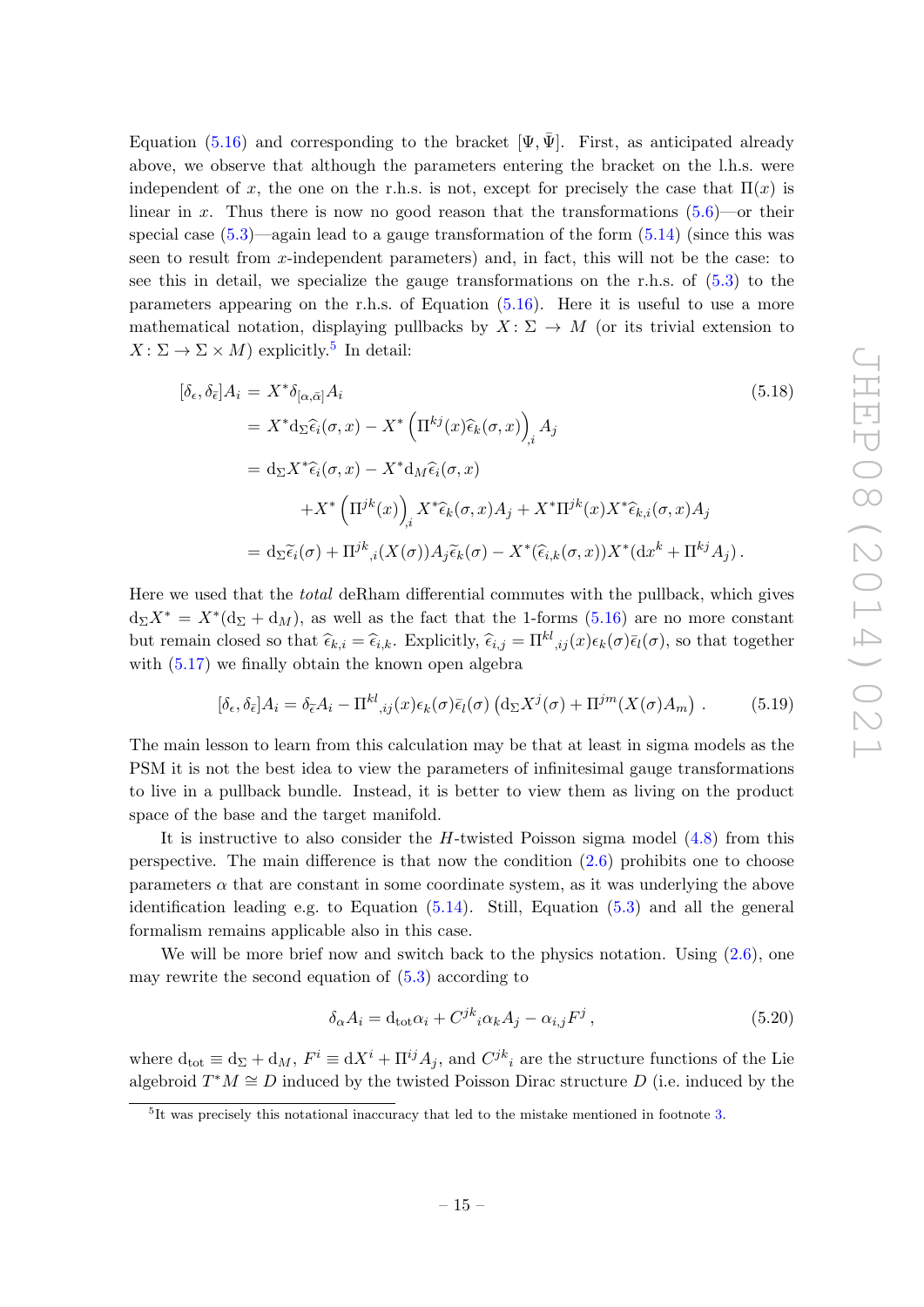bracket  $(4.2)$  by restriction to the graph of  $\Pi$ ):

<span id="page-16-4"></span>
$$
[dx^i, dx^j] = \left(\Pi^{ij}_{\phantom{ij},k} + \Pi^{il}\Pi^{jm}H_{lmk}\right)dx^k =: C^{ij}_{\phantom{ij}k}dx^k.
$$
\n(5.21)

The symmetries of the H-twisted Poisson sigma model in their conventional form, parametrized by a section  $\epsilon \in \Gamma(X^*T^*M)$ , has the form

<span id="page-16-1"></span>
$$
\delta_{\epsilon} A_i = \mathrm{d}_{\Sigma} \epsilon_i + C^{jk}{}_i A_j \epsilon_k + \frac{1}{2} \epsilon_k \Pi^{kl} H_{lij} F^j \,, \tag{5.22}
$$

generalizing the symmetries  $(5.14)$  of the ordinary PSM to non-vanishing WZ-term H and, simultaneously, providing an example of the Lie algebroid based symmetry-considerations in [\[9\]](#page-20-7). As discussed in that paper, both type of symmetries,  $(5.14)$  and  $(5.22)$ , are not M-covariant, while they can be made to be so by adding a term proportional to  $F^i$  upon the usage of an auxiliary connection on  $T^*M$ . This is in contrast to the symmetries in the form [\(5.6\)](#page-11-0), which are evidently and inherently covariant. They permit to reproduce [\(5.22\)](#page-16-1) upon choosing a coordinate system in which the symmetric part of the derivatives of  $\alpha$ vanish,  $\alpha_{i,j} + \alpha_{j,i} = 0$ , while the antisymmetric part remains determined by means of Equation  $(2.6)$  $(2.6)$  $(2.6)$ .<sup>6</sup> Now the point is that while the bracket  $(4.2)$  remains stable with respect to the condition [\(2.6\)](#page-4-2), it does not respect the condition of symmetrized derivatives to remain zero. In fact, upon usage of this condition and  $(2.6)$  for  $\alpha$  and  $\bar{\alpha}$ , one finds a notable simplification to occur:<sup>[7](#page-16-3)</sup>

<span id="page-16-5"></span>
$$
[\alpha, \bar{\alpha}] = \Pi^{ij}{}_{,k} \alpha_i \bar{\alpha}_j \mathrm{d}x^k \,. \tag{5.23}
$$

Note that despite the  $H$ -dependence of the structure functions in Equation [\(5.21\)](#page-16-4), it drops out from the above combination in the particular frame chosen (the equation is evidently non-covariant). In this way one obtains the commutator of gauge transformations similarly to and in generalization of Equation [\(5.19\)](#page-15-1) to take the form:

$$
[\delta_{\epsilon}, \delta_{\bar{\epsilon}}]A_i = \delta_{\tilde{\epsilon}}A_i - \left(\Pi^{kl}_{\ \ ,ij} + \frac{1}{2}(\Pi^{km}\Pi^{ln})_{,(i}H_{j)mn}\right)\epsilon_k\bar{\epsilon}_lF^j\,,\tag{5.24}
$$

where, according to Equation [\(5.23\)](#page-16-5),  $\tilde{\epsilon}_i = \Pi^{kl}{}_{i\,\epsilon} \epsilon_k \bar{\epsilon}_l$ , and the brackets around the indices  $i$  and  $j$  on the r.h.s. denote symmetrization. This equation is not only much more timeintensive to obtain when starting directly from [\(5.22\)](#page-16-1), again we see that we can consistently avoid an open gauge algebra of symmetries by giving up the idea that the symmetries should be parametrized by sections in a pullback bundle, replacing it with sections on appropriate product spaces.

#### <span id="page-16-0"></span>6 Conclusion and outlook

We summarize the findings of this paper best in terms of a picture, figure [2](#page-17-0) below. It is

<span id="page-16-3"></span><span id="page-16-2"></span><sup>&</sup>lt;sup>6</sup>This is possible always in a region of constant rank of  $d\alpha = \iota_v H$ . The resulting formulas work always.

<sup>&</sup>lt;sup>7</sup>Note that this condition is certainly not in contradiction to Equation [\(5.21\)](#page-16-4), since  $dx^i$  does not satisfy the condition [\(2.6\)](#page-4-2) assumed here. Also, a Dirac structure being a Lie algebroid, for general 1-forms  $\alpha$  and  $\bar{\alpha}$  one may deduce  $[\alpha, \bar{\alpha}] = C^{ij}{}_{k} \alpha_{i} \bar{\alpha}_{j} dx^{k} ((\iota_{\alpha} \Pi) \bar{\alpha}_{i} - (\alpha \leftrightarrow \bar{\alpha})) dx^{i}$  from [\(5.21\)](#page-16-4), which, for the particular  $\alpha s$ assumed here, can be seen to reduce to the simple expression [\(5.23\)](#page-16-5) below.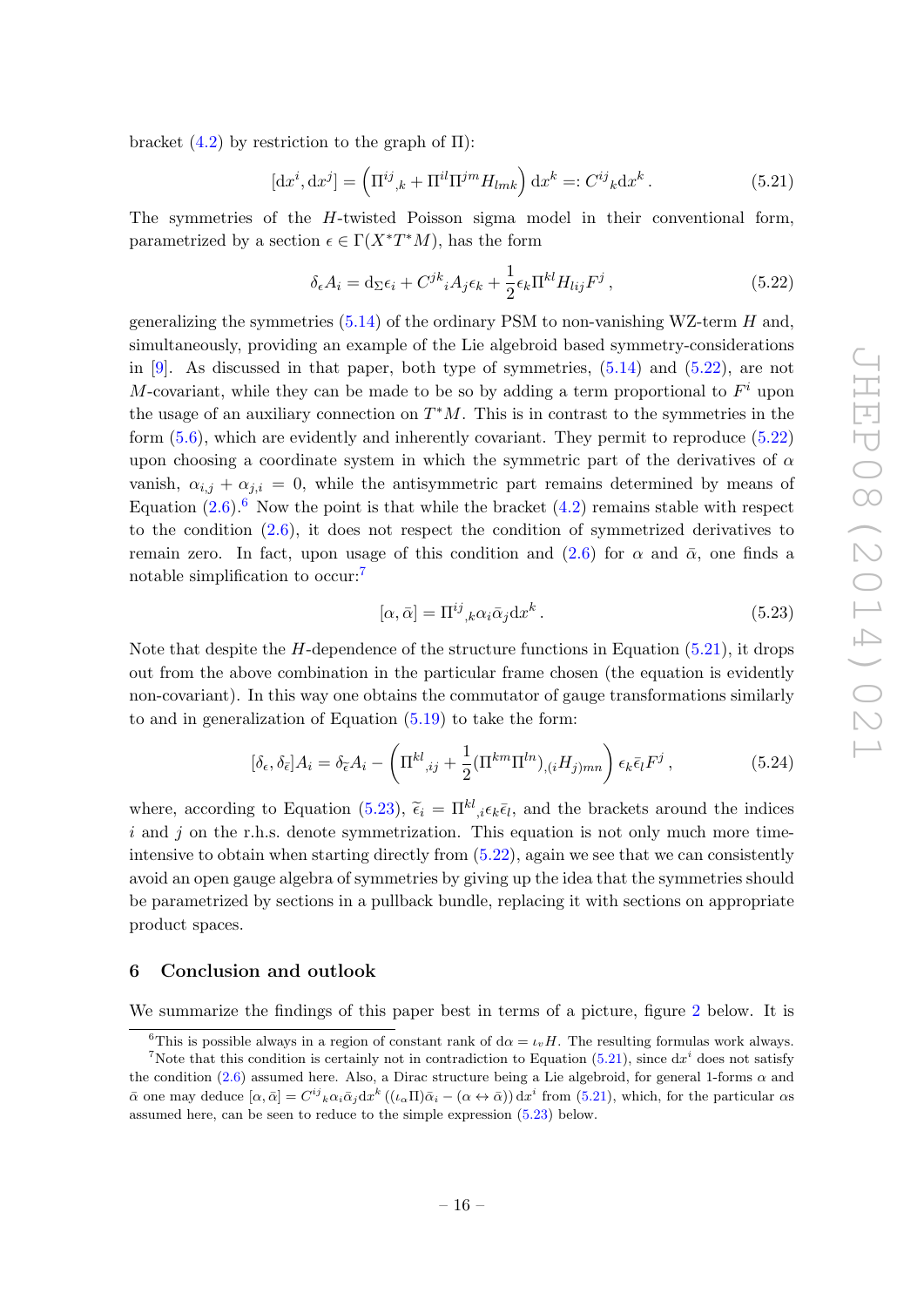

<span id="page-17-0"></span>Figure 2. Picture summarizing the findings of the present paper: there is a general sigma model  $S_{\text{DSM}}$  on a 2d worldsheet  $\Sigma$  defined over the vector bundle morphisms b from T $\Sigma$  to the "generalized tangent bundle"  $TM = TM \oplus T^*M$ . The conventional gauging of a sigma model with WZ-term is in general obstructed. If it is not, its field content corresponds to a vector bundle morphism  $a: T\Sigma \to E \equiv M \times \mathfrak{g}$  and is equipped with a Lie algebroid morphism  $\mu$  from E into a Dirac structure  $D \subset \mathbb{T}M$  such that the gauged model can be obtained as a pullback from  $S_{\text{DSM}}$ , cf. Equation [\(6.2\)](#page-18-0). The Lie algebra based gauge transformation on the l.h.s. translate into geometrical gauge transformations, based on the Courant-Dorfmann bracket on the r.h.s., cf. Equation [\(5.6\)](#page-11-0). The whole picture generalizes also to non-standard gaugings, as shown elsewhere. Only then the action Lie algebroid E is replaced by a more general Lie algebroid  $E \to M$  equipped with a connection.

known  $[11, 12]$  $[11, 12]$  that a two-dimensional standard sigma model with target metric q which is invariant under a Lie algebra  $\mathfrak{g}, \mathcal{L}_{v_a} g = 0$  for all  $v_a = \rho(e_a)$ , and with a Wess-Zumino term [\(2.5\)](#page-4-6) such that the closed 3-form H permits the choice of a  $\mathfrak{g}^*$ -valued 1-form  $\alpha =$  $\alpha_a e^a$  satisfying

<span id="page-17-1"></span>
$$
\iota_{v_a} H = \mathrm{d}\alpha_a \tag{6.1}
$$

as well as the Equations  $(4.6)$  and  $(4.7)$ , can be gauged. Given the rigid symmetry conditions  $(6.1)$  to hold true, it is in general not possible to satisfy also these other two equations, even not upon a redefinition of the 1-forms by means of closed additions; gauging of a standard sigma model with WZ-term is thus obstructed in general. And, when gauging is not obstructed, minimal coupling does not give the gauged action functional in general. Let us call this gauged sigma model  $S_{\text{gauged}}[X^i, A^a]$ , or, if we view the map  $X: \Sigma \to M$  together with the gauge fields  $A^a e_a \in \Omega^1(\Sigma, \mathfrak{g})$  as a vector bundle morphism  $a: T\Sigma \to M \times \mathfrak{g}$ , as  $S_{\text{gauged}}[a]$ .

Whenever the obstructions are absent, the Equations  $(4.6)$  and  $(4.7)$  ensure that there is a Lie algebroid morphism  $\mu$  from the action Lie algebroid  $E = M \times \mathfrak{g}$  to a Dirac structure D inside a split exact Courant algebroid  $\mathbb{T}M \equiv TM \oplus T^*M$  with 3-form H (or, more gen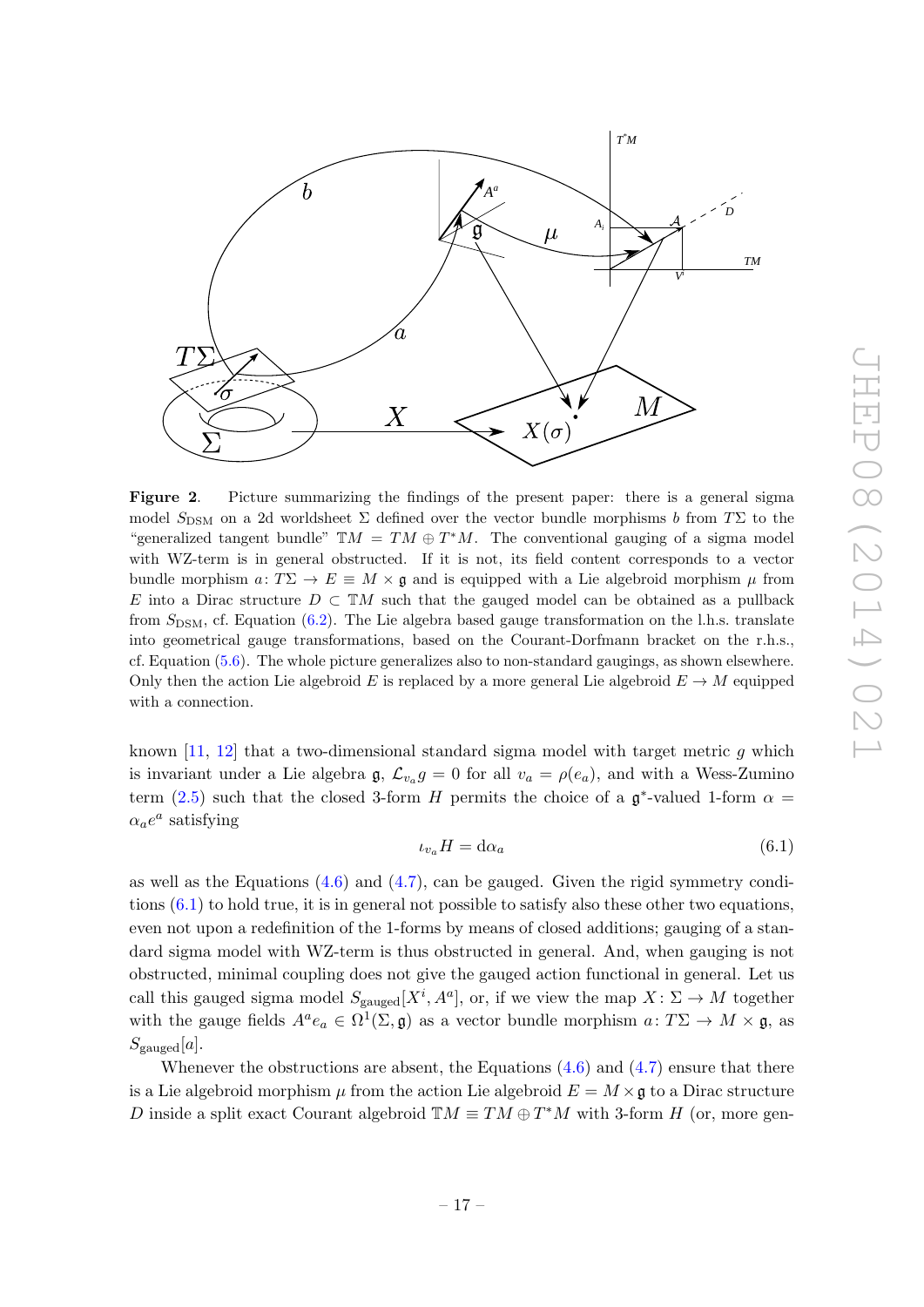erally, a Lie-Rinehart morphism to  $\mathcal{D}$ , cf. appendix A). Moreover, the gauged sigma model can be obtained from a universal action functional, the Dirac sigma model [\(3.6\)](#page-5-5), which is completely independent of any chosen Lie algebra  $\mathfrak g$  and, as written, even independent of the chosen Dirac structure  $D$ . Let us make this more explicit: the functional of the DSM as written in  $(3.6)$  can be viewed as a functional on the vector bundle morphisms  $b: T\Sigma \to \mathbb{T}M$ ; we can thus call it  $S_{\text{DSM}}[b]$ .

We remark in parenthesis that the functional  $(3.6)$  was considered in [\[1\]](#page-20-0) in the case that A and V cannot be chosen independently, but have to combine into  $\mathcal{A} = V \oplus A$  lying in a Dirac structure D. In the present perspective, we treat them first as independent. It is only the map  $\mu: M \times \mathfrak{g} \to D \subset \mathbb{T}M$  that now selects the Dirac structure (or at least a Dirac-Rinehart sheaf).

All the details about the Lie algebra  $\mathfrak g$  and the choice of  $\alpha_a$ s satisfying the necessary compatibility conditions are now contained in the map  $\mu$ , defined by  $\mu(e_a) = (v_a, \alpha_a)$ . The functional  $S_{\text{DSM}}[b]$  is independent of all this. The restriction of this functional to the image im( $\mu$ ) ⊂ D yields the gauging in this picture. In other words,

<span id="page-18-0"></span>
$$
S_{\text{gauged}}[a] = S_{\text{DSM}}[\mu \circ a]. \tag{6.2}
$$

In other words,  $S_{\text{gauged}}$  can be viewed as a pullback of  $S_{\text{DSM}}$ ; more precisely,  $\mu: E \to \mathbb{T}M$ induces a map  $\tilde{\mu}$  from the map space  $\{a: T\Sigma \to E\}$  to  $\{b: T\Sigma \to \mathbb{T}M\}$ . Then simply  $S_{\text{gauged}} = \widetilde{\mu}^* S_{\text{DSM}}.$ 

As observed rather recently only [\[6\]](#page-20-4), there are also situations where one can pass to a gauged version of a given theory even in the absence of an initial symmetry. In the case of a standard sigma model, one does not need vector fields satisfying an Equation of the form  $(2.3)$ ; instead, extra terms of a particular form are permitted on the r.h.s. of  $(2.3)$ . In general then the gauge fields do not need to be Lie algebra valued, moreover, while still they combine with the X-fields into a vector bundle morphism such as a in figure [2;](#page-17-0) only instead of an action Lie algebroid  $E = M \times \mathfrak{g}$ , there will be a generic Lie algebroid  $E \to M$ . The above picture then still remains correct also in this much more general context, as will be shown in a separate work. Note also that in this context an equation such as Equation  $(6.1)$  does not make sense anymore, but needs to be amended by a connection 1-form on  $E$  for the derivative on the r.h.s. This is in fact the same connection that appears already in [\[6\]](#page-20-4). The analysis then will also provide an explanation for the more elaborate general gauge symmetries of the Dirac sigma model as provided in [\[1\]](#page-20-0). Other evident further questions comprise the generalization of the present picture to higher dimensions and higher algebroids. Also these subjects shall be addressed elsewhere.

Last but not least, there exists a notable relation of generalized geometry to twodimensional sigma models, tying generalized complex geometry to super-symmetric 2d sigma models (cf., e.g.,  $[24, 25]$  $[24, 25]$ ). It will be very interesting to extend the present considerations, and eventually also its above mentioned generalizations, to this setting, too.

#### Acknowledgments

T.S. is grateful to A. Alekseev and J. Manschot for discussions.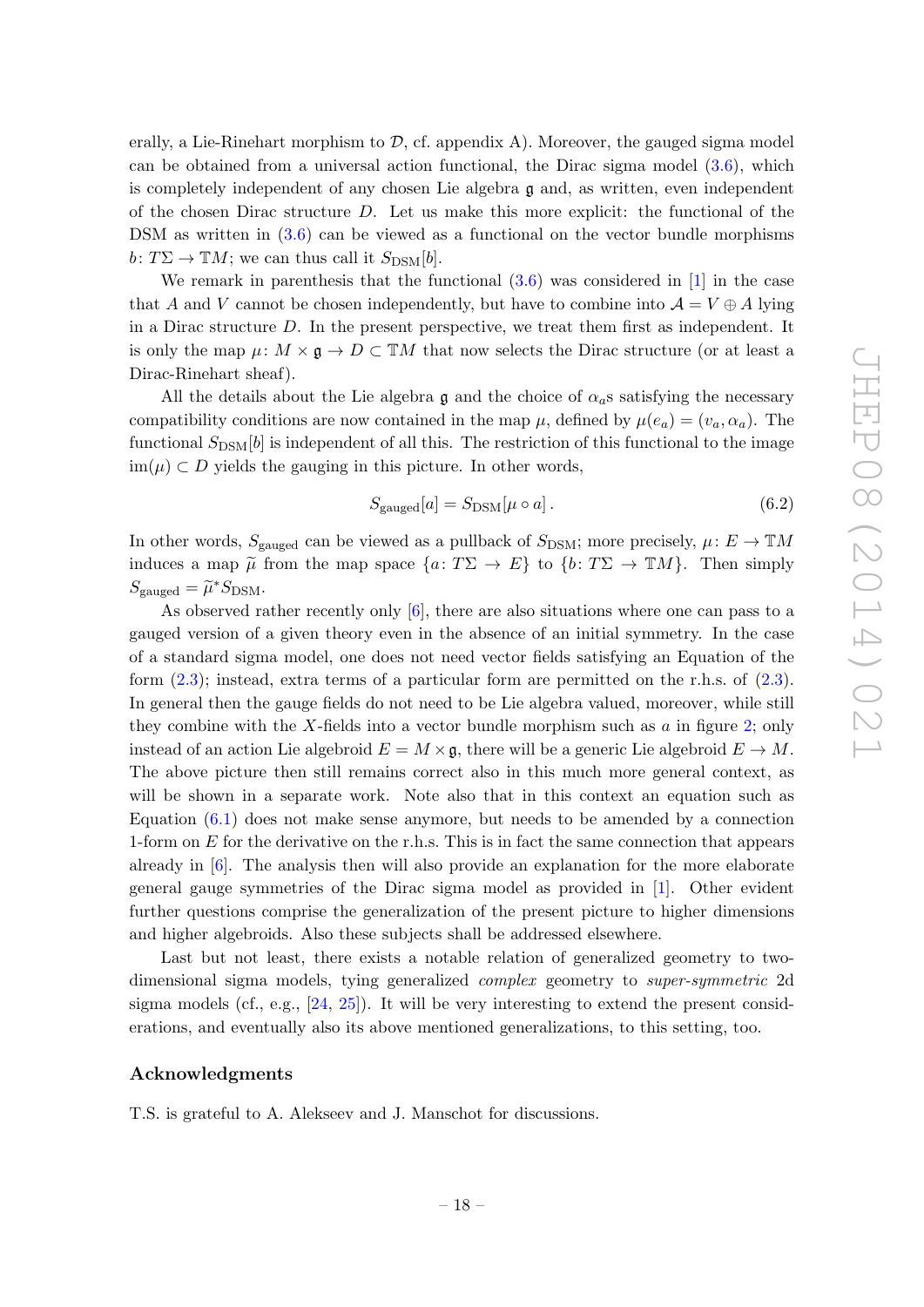## <span id="page-19-0"></span>A Dirac-Rinehart sheaves and extension to Dirac structures

In the main text of this paper, we focused on providing the main picture that for any gauged standard sigma model with Wess-Zumino term in two spacetime dimensions there is a Lie algebroid morphism from the action Lie algebroid  $M \times \mathfrak{g}$  to the Dirac structure  $D \subset \mathbb{T}M$ , cf. figure [2](#page-17-0) above. Still, there are some mathematical subtleties that we want to address in this appendix, refining the observation from a more mathematical perspective, to be taken up in a more profound analysis elsewhere.

First of all, what we really showed only is that by means of the map  $\mu$  correspond-ing to [\(3.4\)](#page-5-3) we obtain sections  $\psi_a \in \Gamma(TM)$  that are mutually involutive and isotropic, w.r.t. [\(4.2\)](#page-7-0) and [\(4.1\)](#page-7-0), respectively. We can take the  $C^{\infty}(M)$ -completion of these sections, which, pointwise, corresponds to taking the vector space generated by  $\psi_a(x)$  inside  $\mathbb{T}M_x$ . However, it is not clear that this can be always extended into a full Dirac structure. There may be obstructions for such an extension to exist.

To clarify the situation a bit further, we first provide some definitions.

**Definition 1.** We call an involutive, isotropic subbundle  $D$  of  $TM$  a small Dirac structure. If this bundle has maximal rank, i.e.  $\text{rk}D = \dim M$ , we call D a full Dirac structure (or simply a Dirac structure). A small/full Dirac structure is regular, if the (integrable) distribution F induced by the anchor map  $\rho: \mathbb{T}M \to TM$  has constant rank.

**Definition 2.** We call a sheaf  $D$  of  $C^{\infty}$ -submodules of sections of  $TM$  which is stable under the bracket  $(4.2)$  and isotropic with respect to  $(4.1)$  a small Dirac-Rinehart sheaf. If, in addition,  $D$  is almost everywhere of maximal rank, it is called a (full) Dirac-Rinehart sheaf, *i.e.* for almost each point  $x \in M$  there exists a neighborhood  $U \ni x$  such that  $\mathcal{D}(U) = \Gamma(D_U)$  where  $D_U$  is a Dirac structure in  $\mathbb{T}U$  (and on overlaps these local Dirac structures glue together consistently).

Clearly, any small/full Dirac structure defines a small/full Dirac-Reinhart sheaf, but not vice versa, in general. The algebraic notion in the second definition is on the one hand more flexible, on the other hand less suggestive/geometric than the notion in the first definition. A Dirac-Rinehart structure is an example of a Lie-Rinehart pair [\[23\]](#page-21-14) in the same way as a Dirac structure is a particular Lie algebroid.

The map  $\mu$  mentioned above is thus in fact a Lie-Rinehart morphism from the Lie-Rinehart pair corresponding to the action Lie algebroid  $M \times \mathfrak{g}$  to a small Dirac-Rinehart sheaf  $D$ . The non-trivial mathematical question that one then can pose is if there exists a Dirac structure D such that  $\mathcal{D} \subset \Gamma(D)$ . While we do not know a general answer to this question, in the simplest case we do:

**Proposition.** Any small Dirac structure  $D_s$  can be canonically extended into a full Dirac Rinehart sheaf. If  $D_s$  is regular, moreover, it can be canonically extended into a full Dirac structure D.

*Proof.* We first consider the case of a regular small Dirac structure  $D_s$ . It comes with the following exact sequence of vector bundles, induced by the anchor map  $\rho$  (restricted from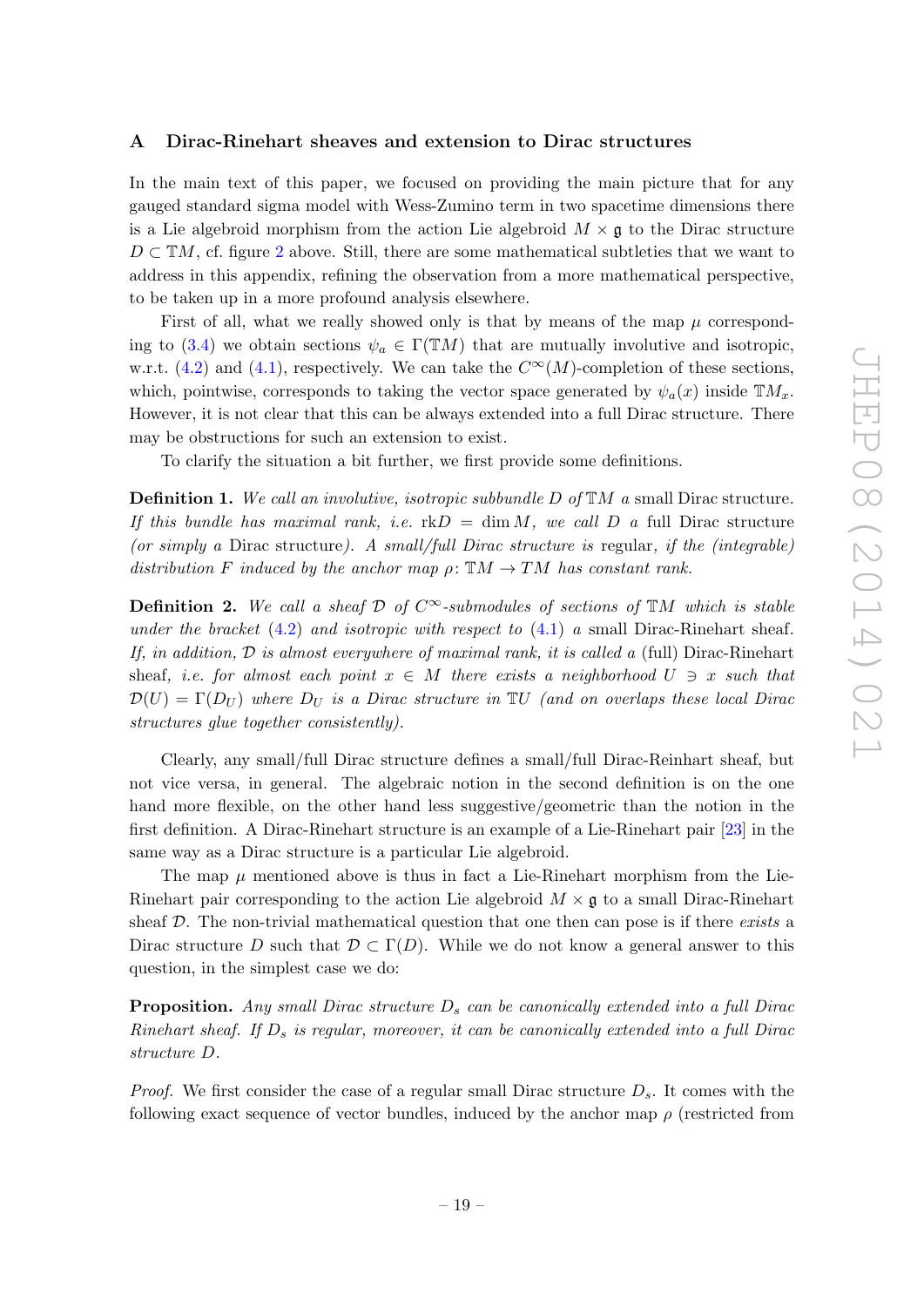$\mathbb{T}M$  to  $D_s$ :

$$
0 \to \ker \rho \to D_s \to F \to 0.
$$

As a consequence of the isotropy of  $D_s$  one also has ker  $\rho \subset \text{ann}(F) \subset T^*M$ , where  $\text{ann}(F)$ is the annihilator of F. Now we define  $D := \text{ann}(F) + D_s$ . By construction, the subbundle D has the same rank as  $TM$ , and it is obviously isotropic. Moreover, one can easily show that D is also closed under the Courant bracket. Indeed, the Courant bracket of two sections of ann(F) clearly vanishes, while the bracket of a section  $(v^1, \alpha_1)$  of  $D_s$  with the section  $(0, \beta)$  of ann $(F)$  gives  $[(v^1, \alpha_1), (0, \beta)] = (0, \mathcal{L}_{v_1} \beta)$ . Since for any  $v_2 \in \text{Im}(\rho)$  one has  $\iota_{v_2}\mathcal{L}_{v_1}\beta=[\iota_{v_2},\mathcal{L}_{v_1}]\beta=\iota_{[v_2,v_1]}\beta=0$ , the section  $(0,\mathcal{L}_{v_1}\beta)$  is again in ann $(F)$  (thus ann $(F)$ ) is an ideal in D and D is closed under the Courant bracket). On the other hand,  $D_s \subset D$ , so this provides a (canonical) extension of the small Dirac structure  $D<sub>s</sub>$  to the full Dirac structure D.

Given that for any small Dirac structure  $D_s$  the corresponding distribution  $F = \rho(D_s)$ is almost everywhere of constant rank, it is obvious that each  $D_s$  can be canonically extended to a Dirac-Rinehart structure by adding to the space of local sections of  $D_s$  all local 1−forms vanishing on F. This completes the proof.  $\Box$ 

Open Access. This article is distributed under the terms of the Creative Commons Attribution License [\(CC-BY 4.0\)](http://creativecommons.org/licenses/by/4.0/), which permits any use, distribution and reproduction in any medium, provided the original author(s) and source are credited.

## References

- <span id="page-20-0"></span>[1] A. Kotov, P. Schaller and T. Strobl, Dirac σ-models, [Commun. Math. Phys.](http://dx.doi.org/10.1007/s00220-005-1416-4) 260 (2005) 455 [[hep-th/0411112](http://arxiv.org/abs/hep-th/0411112)] [IN[SPIRE](http://inspirehep.net/search?p=find+EPRINT+hep-th/0411112)].
- <span id="page-20-1"></span>[2] P. Schaller and T. Strobl, Poisson structure induced (topological) field theories, [Mod. Phys.](http://dx.doi.org/10.1142/S0217732394002951) Lett. A 9 [\(1994\) 3129](http://dx.doi.org/10.1142/S0217732394002951) [[hep-th/9405110](http://arxiv.org/abs/hep-th/9405110)] [IN[SPIRE](http://inspirehep.net/search?p=find+EPRINT+hep-th/9405110)].
- <span id="page-20-9"></span>[3] N. Ikeda, Two-dimensional gravity and nonlinear gauge theory, [Annals Phys.](http://dx.doi.org/10.1006/aphy.1994.1104) 235 (1994) 435 [[hep-th/9312059](http://arxiv.org/abs/hep-th/9312059)] [IN[SPIRE](http://inspirehep.net/search?p=find+EPRINT+hep-th/9312059)].
- <span id="page-20-2"></span>[4] S.P. Novikov, Multivalued functions and functionals. An analogue of the Morse theory, Sov. Math. Dokl. 24 (1981) 222.
- <span id="page-20-3"></span>[5] E. Witten, Nonabelian bosonization in two dimensions, [Commun. Math. Phys.](http://dx.doi.org/10.1007/BF01215276) 92 (1984) 455.
- <span id="page-20-4"></span>[6] A. Kotov and T. Strobl, Gauging without initial symmetry, [arXiv:1403.8119](http://arxiv.org/abs/1403.8119) [IN[SPIRE](http://inspirehep.net/search?p=find+EPRINT+arXiv:1403.8119)].
- <span id="page-20-5"></span>[7] A. Alekseev and T. Strobl, *Current algebras and differential geometry, JHEP* 03 [\(2005\) 035](http://dx.doi.org/10.1088/1126-6708/2005/03/035) [[hep-th/0410183](http://arxiv.org/abs/hep-th/0410183)] [IN[SPIRE](http://inspirehep.net/search?p=find+EPRINT+hep-th/0410183)].
- <span id="page-20-6"></span>[8] V. Salnikov and T. Strobl, *Dirac σ-models from qauging, JHEP* 11 [\(2013\) 110](http://dx.doi.org/10.1007/JHEP11(2013)110) [[arXiv:1311.7116](http://arxiv.org/abs/1311.7116)] [IN[SPIRE](http://inspirehep.net/search?p=find+J+JHEP,1311,110)].
- <span id="page-20-7"></span>[9] M. Bojowald, A. Kotov and T. Strobl, Lie algebroid morphisms, Poisson σ-models and off-shell closed gauge symmetries, [J. Geom. Phys.](http://dx.doi.org/10.1016/j.geomphys.2004.11.002) 54 (2005) 400 [[math/0406445](http://arxiv.org/abs/math/0406445)] [IN[SPIRE](http://inspirehep.net/search?p=find+EPRINT+math/0406445)].
- <span id="page-20-8"></span>[10] C.M. Hull, A. Karlhede, U. Lindström and M. Roček, Nonlinear σ models and their gauging in and out of superspace, [Nucl. Phys.](http://dx.doi.org/10.1016/0550-3213(86)90175-6)  $\bf{B}$  266 (1986) 1 [IN[SPIRE](http://inspirehep.net/search?p=find+J+Nucl.Phys.,B266,1)].